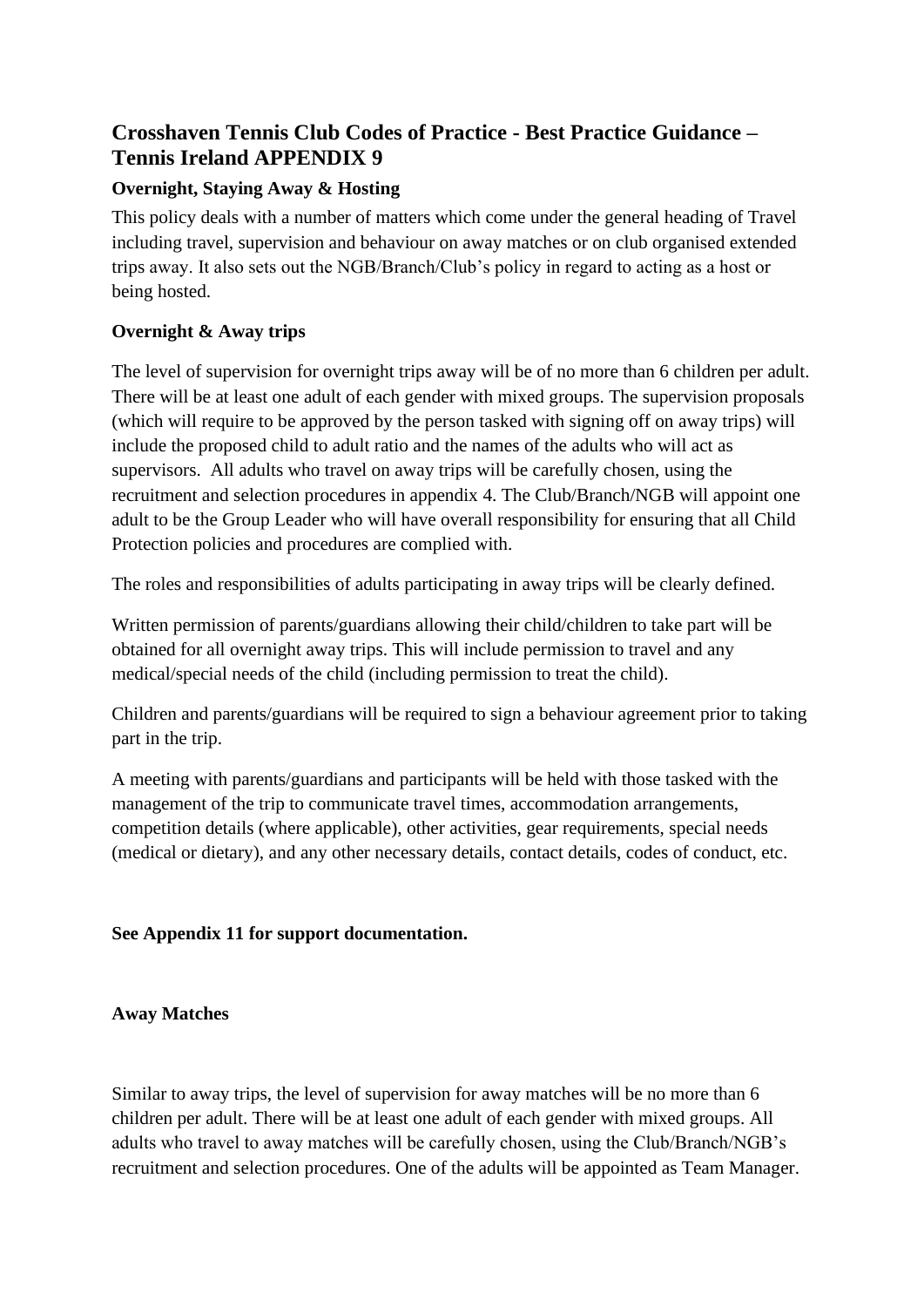He/she will have overall responsibility for the conduct of all members of the team (including adult supervisors).

Written permission of parents/guardians allowing their child/children to take part should be obtained for all away matches. This will include permission to travel and any medical/special needs of the child (including permission to treat the child).

Children will be reminded of their obligation to abide by the relevant Code of Conduct for Children.

## **Accommodation for Away Trips**

Where practicable, the proposed accommodation will be checked out in person beforehand to ensure that separate and appropriate sleeping arrangements can be made in advance. If it's not possible, there should be checks of the accommodation on line and a careful read of the reviews followed by written confirmation that the booking is exactly what was reserved in the original reservation.

Adults should not share a room with a child. Where the presence of an adult is needed there should be more than one child in the room with the adult. If children are sharing a room, it should be with those of the same groupings age and gender and in separate beds.

Adults should knock before entering rooms.

All group socialisation should take place in communal areas (i.e. no boys in girls' rooms and vice versa).

## **General Requirements**

Young players should be under reasonable supervision at all times and should never leave the venue or go unsupervised without prior permission.

Alcoholic drink, smoking and other illegal substances / activities are forbidden to participants. Leaders should act as role models in this respect.

On away trips, coaches will be accountable to the Group Leader/Team Manager in all non performance-related matters.

In the event of an occurrence Accident and/or Incident Reports should be completed by the Group Leader/Team Manager.

# **Hosting**

Being a host family or being hosted is an integral part of many sports and, if handled appropriately, can add to a child's enjoyment and experience at a competition. Hosting can be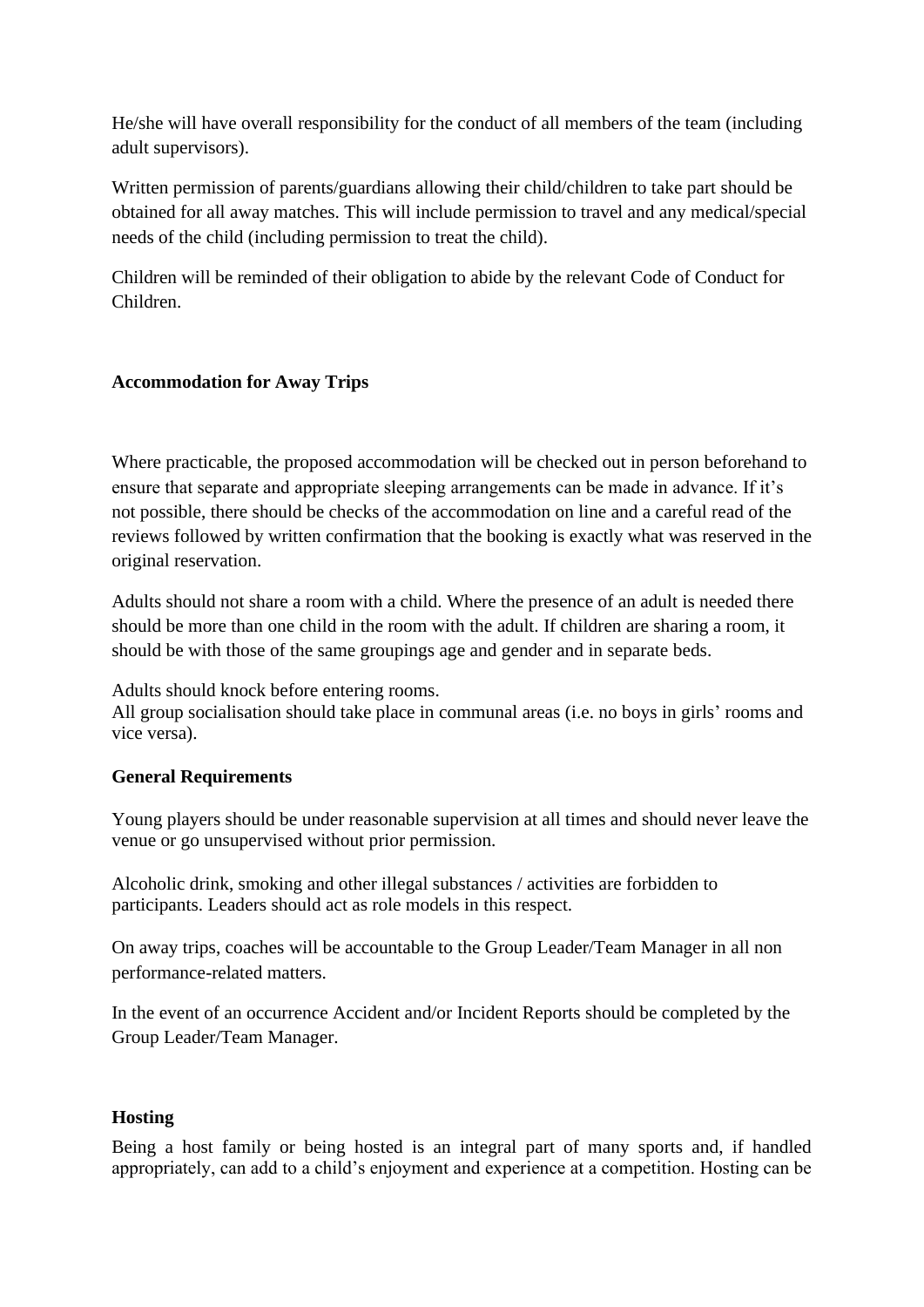a challenging role but also very rewarding. Special care should be taken in the selection of homes for overnight stays. A host should be provided with as much information about the child/children staying with them and details of the competition. More than one child should be placed with each host family. The family in turn should agree to provide references and be vetted when and if this is available. In addition, organisers should follow the recruitment and selection that is also outlined in this code.

When arranging for events/trips abroad, the Club, Branch or Tennis Ireland will be dependent on the ability of the host organisation to access vetting services and obtain appropriate references. It is the responsibility of the trip organiser to provide the hosts with the relevant information on the child and details of what is expected.

## **Host families should:**

- Agree to abide by the National Governing Bodies Code of Conduct.
- Consent to appropriate checks and references.
- Attend host family meetings before competitions or events.
- Provide a safe and supportive environment for young people.

# **Tennis Ireland/Branches/Clubs should:**

- Provide a travel pack to hosting families.
- Check out references with hosting families.
- Provide an itinerary of the trip.
- Gather information on destination and venue.

# **Young People:**

- Should sign a behaviour agreement.
- Should not be asked to share a bed or a room with an adult.
- Should not be asked to share a bed with one of his/her peers.
- Should be happy with the arrangements.
- Should show respect to the host families.

# **Transporting Young People**

Many organisations/clubs could not operate without the goodwill of volunteers and parents ensuring that children are transported to events and returned home in a private car. Sport Ireland and Sport NI do not state that coaches/ volunteers can never transport a young person by themselves. They do, however, recommend individuals and organisations recognise the risks and put in place appropriate measures to reduce these risks.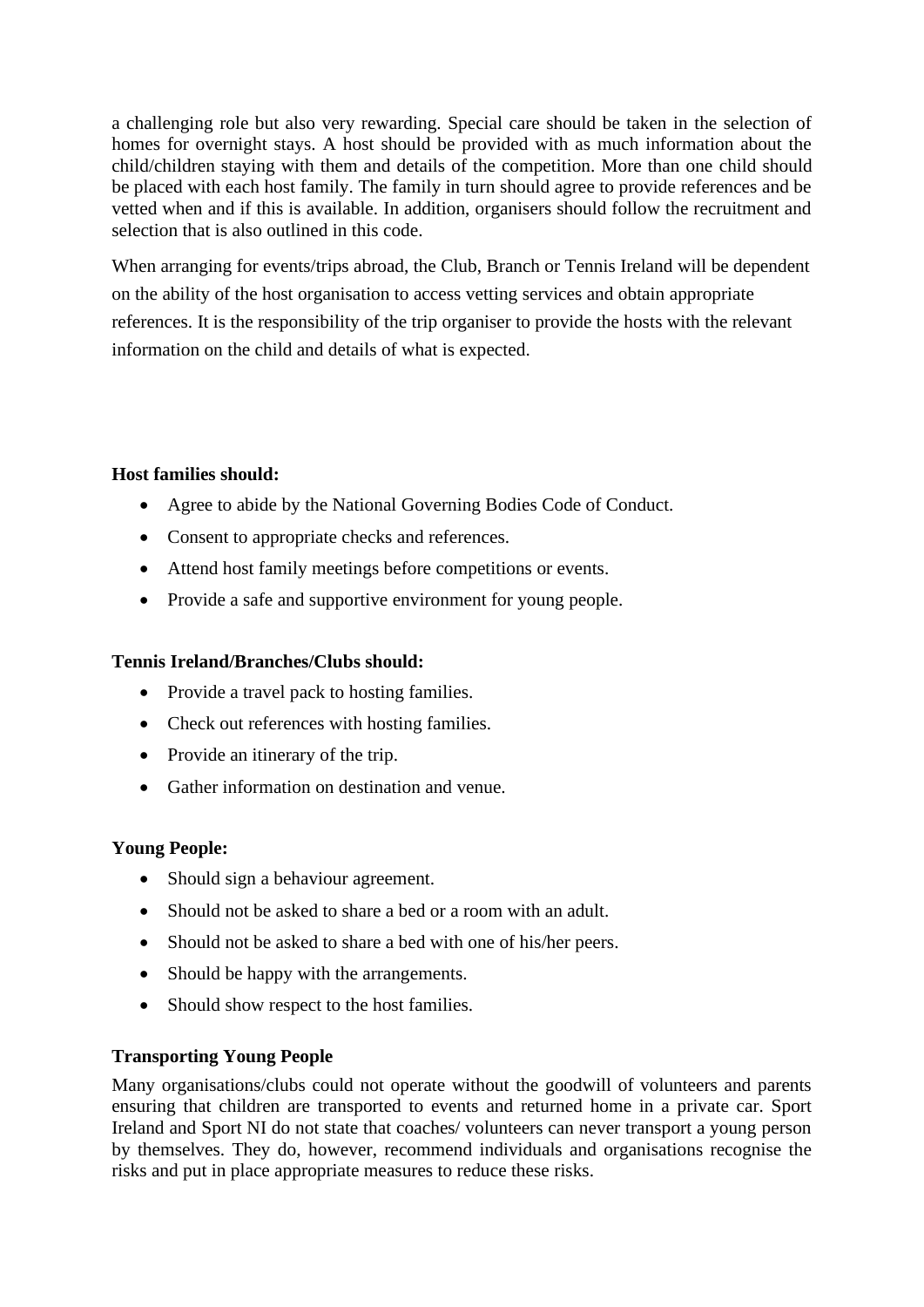## **The risks**

The vast majority of coaches and volunteers will help out through a genuine desire to see children or their particular sport develop. Unfortunately we must face the reality that a small minority of people will join a sports club as an opportunity to gain access to children. These adults create an air of acceptability about their role, therefore justifying their close contact with children.

Although those who want to abuse children may find it more difficult to do so in a group setting, such as a leisure centre or sports pitch, they can use this time to gain the trust of not only the young person but also other adults, including parents/carers. This is known as 'grooming' or 'entrapment'. Developing credibility is an essential part of any abusers 'grooming process.' An abuser will "groom" the environment i.e. creating a justifiable reason for getting the child alone.

#### **Easy rules to remember when a club are organising transport**

- It is good practice to receive informed consent from parents and young people who will be transporting their child, why and how long the journey will take.
- Attempt to have more than one child in the car.
- Alternate drivers if possible and which child is dropped off last.
- Driver should have a point of contact/mobile phone.
- A person other than the planned driver should talk to the child about transport arrangements to check they are comfortable about the plans.
- The driver must ensure that they have insurance to carry others.
- Drivers representing and volunteering on behalf of a club should be vetted through National Vetting Bureau/Access NI if driving regularly, and therefore meeting the regulated activity criteria.
- Consider the need for booster seats.
- Parents and coaches can also download Sport Irelands Safe Sport App at

## https://www.sportireland.ie/ Participation/Code\_of\_Ethics /Code-Of-Ethics-App.

One of the features of the App is a 'Travel Tracker' function. This allows parents and coaches who are driving someone else's child/children home, for example after a training session, to permit the child's parent or guardian to view and have oversight of their location for a specified period of time while they are travelling on a journey.

## **Personal arrangements between parents**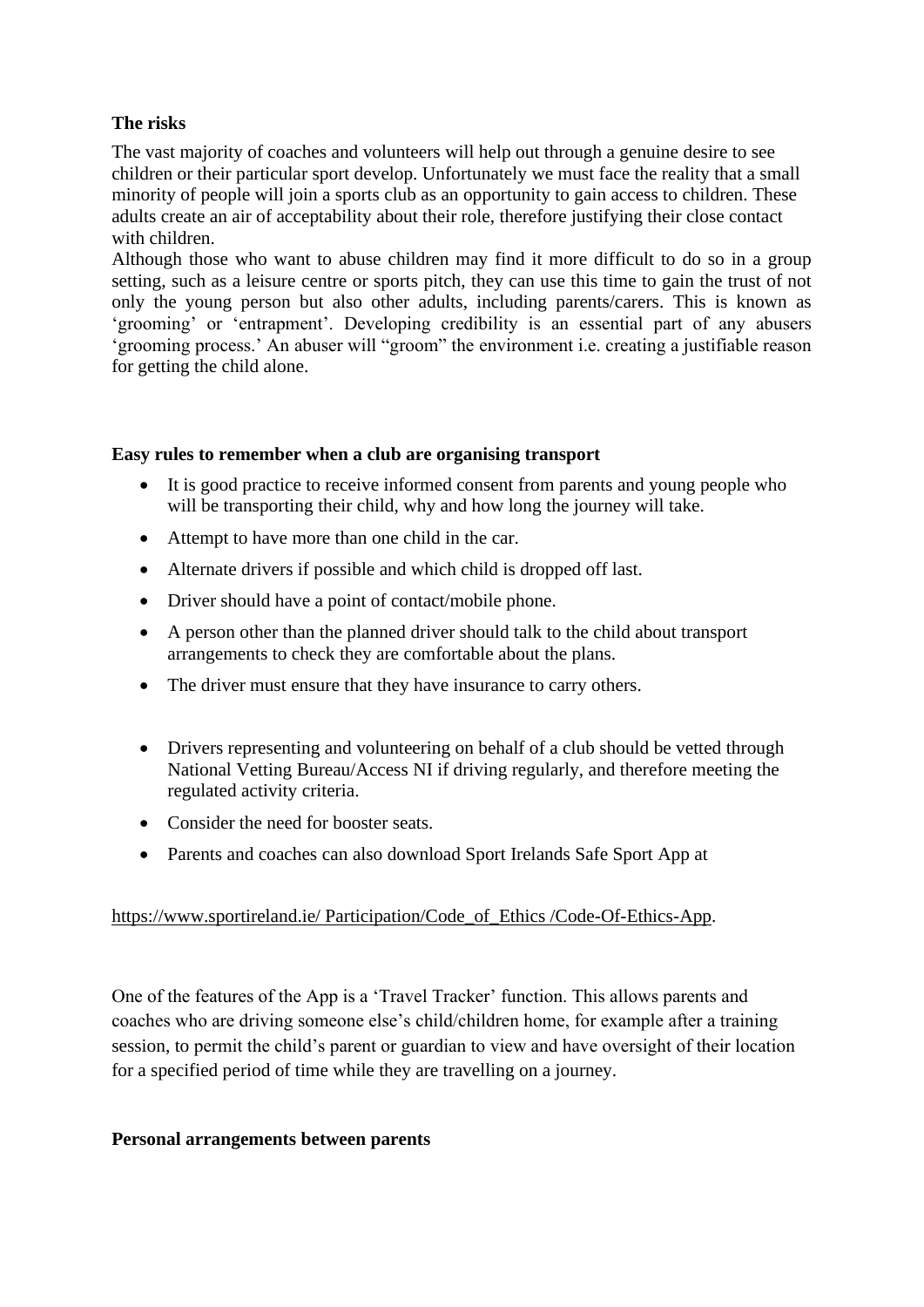If parents make personal arrangements between themselves this is not the responsibility of the club unless there are particular concerns about a parent's ability to drive for example due to the consumption of alcohol.

## **The use of booster seats**

From 2006, the law in Europe requires all children in cars, vans and other goods vehicles to be carried using an appropriate child restraint until either they have reached the age of 12 years or are 150 cm (5' in Republic of Ireland) and 135 cms (4' 5" in Northern Ireland) or whichever comes first with very few exceptions.

The European law allowed countries to opt for a minimum height of between 135 and 150 cm. For more information visit;

Republic of Ireland: http://www.rsa.ie/en/RSA/Your-Vehicle/ About-your-Vehicle/Exampleof-non-Dup/Seat-belts--child-restraints-/

Northern Ireland: http://www.childcarseats.org.uk/the-law/

## **Signing off on Trips Away**

Tennis Ireland, the Branches and the clubs should identify a person who is responsible for signing off on the trip and to ensure that all the necessary policies and procedures are in place prior to travelling to the Event. The Children's Officer, the Designated Liaison Officer should be the last port of call for the Club and the Branches and the National Coordinator should sign off for players travelling to events organized by our NGB.

## **Reporting on away Trips**

The trip Lead Manager in consultation with his assistant supervisors unless there are any important incidents to report, should within 10 days submit a report to the person who has overall charge of trips away for the Club, Branch or NGB.

*Please see Appendix 11 at the back of this document or on our website for sample template forms and documents for the necessary implementation of the policies and procedures required for trips away* 

## **Supervision, Ratios & Environment**

## **Ensure adequate Adult / Child Ratios:**

Good practice dictates that a leader should try to ensure that more than one adult is present. This will help to ensure the safety of the children as well as protect adults.

## **Adult / Child Ratios:**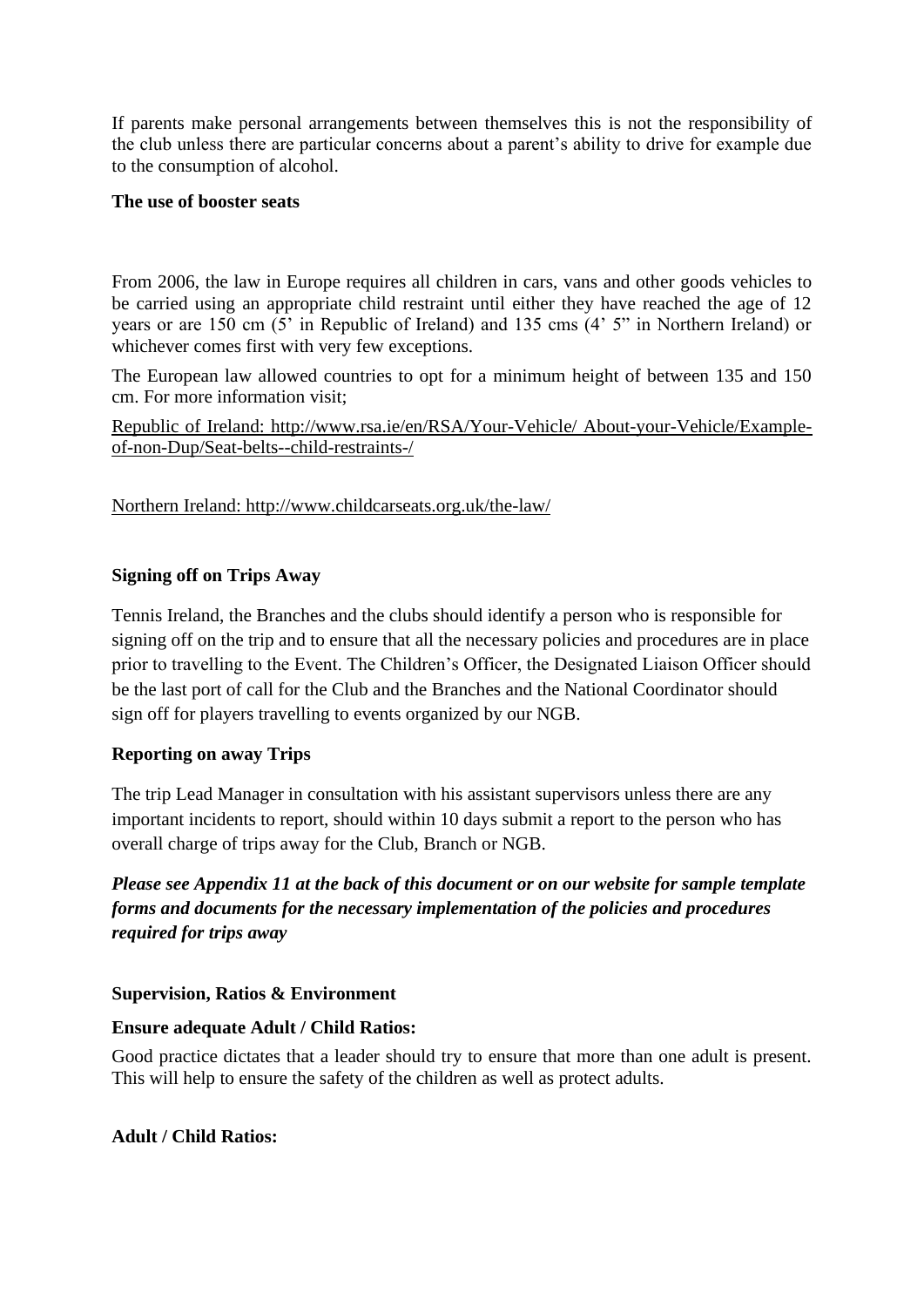- Will depend on the nature of the activity, the age of the participants and any special needs of the group. A general guide should be 1:8 for 12 years of age and under, 1:10 for 13 years of age and over.
- For trips away Tennis Ireland's guide is 1:6
- There should be at least one adult of each gender with mixed parties.

## **Environment:**

- As stated above, away trips will need higher rates of supervision 1:6 and these should be ensured with the organisers. Children and young people should be supervised at all times.
- Avoid adults being left alone with young participants, if a leader needs to talk separately to a participant this should be done in an open environment, in view of others.
- Respect the privacy of young people while changing. Leaders may only need to enter changing rooms where the participants are very young or require special assistance.
- When necessary, leaders should supervise in pairs or seek assistance. It is the safety and welfare of the participants that is of paramount importance.
- Leaders should not be left alone with young people at the end of a training session. Clearly state times for start and finish of training and/or competitions.
- If late collections occur leaders should remain in pairs until participants have left.
- It is the responsibility of parents/guardians to make arrangements for collection of young people. It should be made clear that the club is responsible for only club activities.
- If a child suffers an injury or accident the parents/ guardians should be informed.

## **Registration, Dropout & Club Transfers**

Loss of club members, including adult transfers, should be monitored. Any unusual or unexpected dropout or club transfer of children or Sports Leaders should be checked out by the Club Children's Officer and/or the governing body. If any concerns regarding a child or children's welfare are raised the matter should be handled in accordance with procedures outlined in this Code.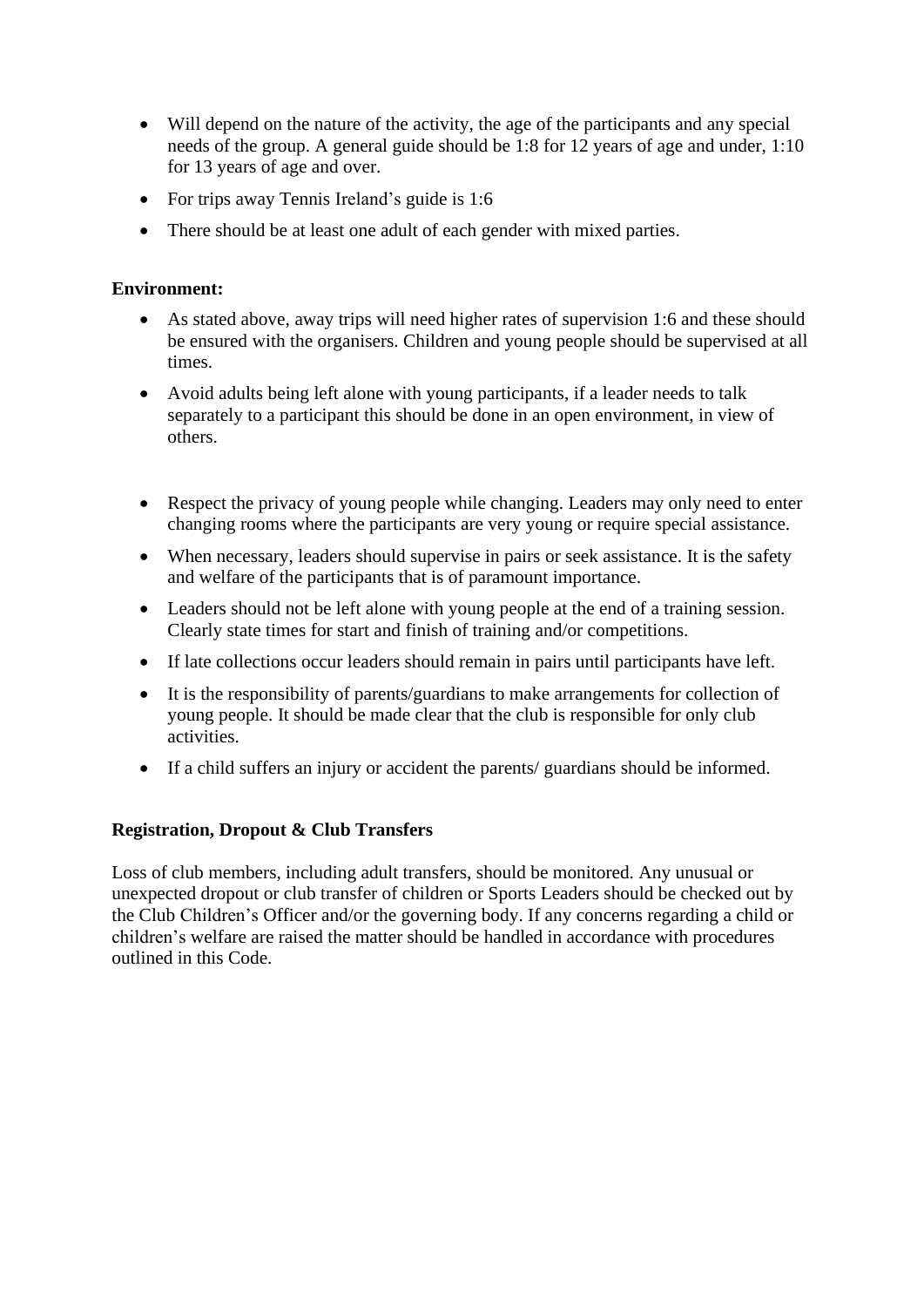| <b>Accidents &amp; Incidents Template Reporting Form</b>                   |  |
|----------------------------------------------------------------------------|--|
|                                                                            |  |
|                                                                            |  |
|                                                                            |  |
|                                                                            |  |
|                                                                            |  |
|                                                                            |  |
|                                                                            |  |
|                                                                            |  |
|                                                                            |  |
|                                                                            |  |
| Is there any additional, relevant information to add? YES $\Box$ NO $\Box$ |  |
|                                                                            |  |
|                                                                            |  |
|                                                                            |  |
|                                                                            |  |
|                                                                            |  |
| <b>Child's Gender:</b>                                                     |  |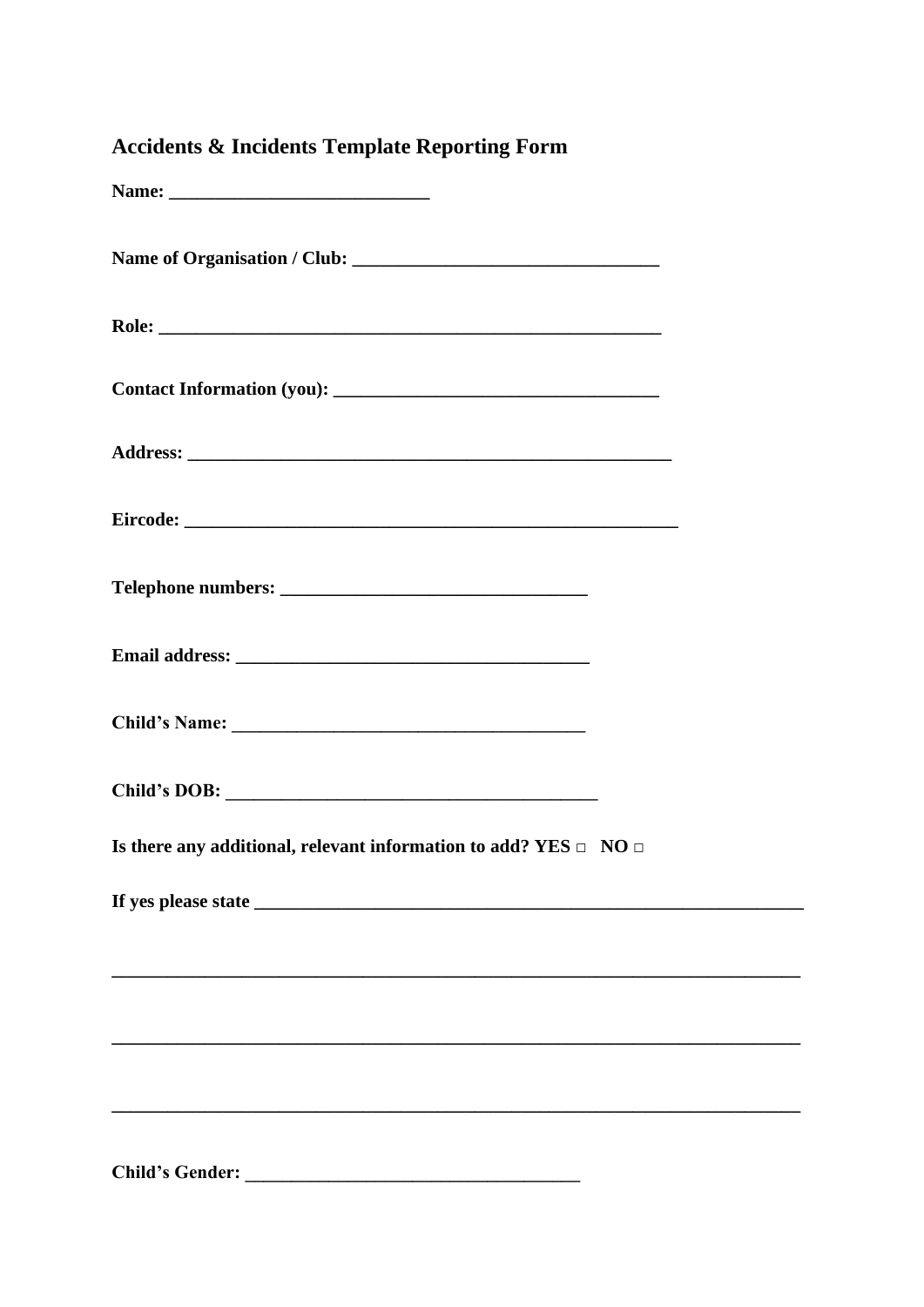| <b>Contact Information (parents/carers):</b>                                          |
|---------------------------------------------------------------------------------------|
|                                                                                       |
|                                                                                       |
|                                                                                       |
|                                                                                       |
| Have parent's / carer's been notify of this accident / incident? Yes $\Box$ No $\Box$ |
| If YES please provide details of what was said/action agreed ___________________      |
|                                                                                       |
| Are you reporting your own concerns or responding to concerns raised by someone else: |
| Responding to my own concerns $\Box$                                                  |
| Responding to concerns raised by someone else $\Box$                                  |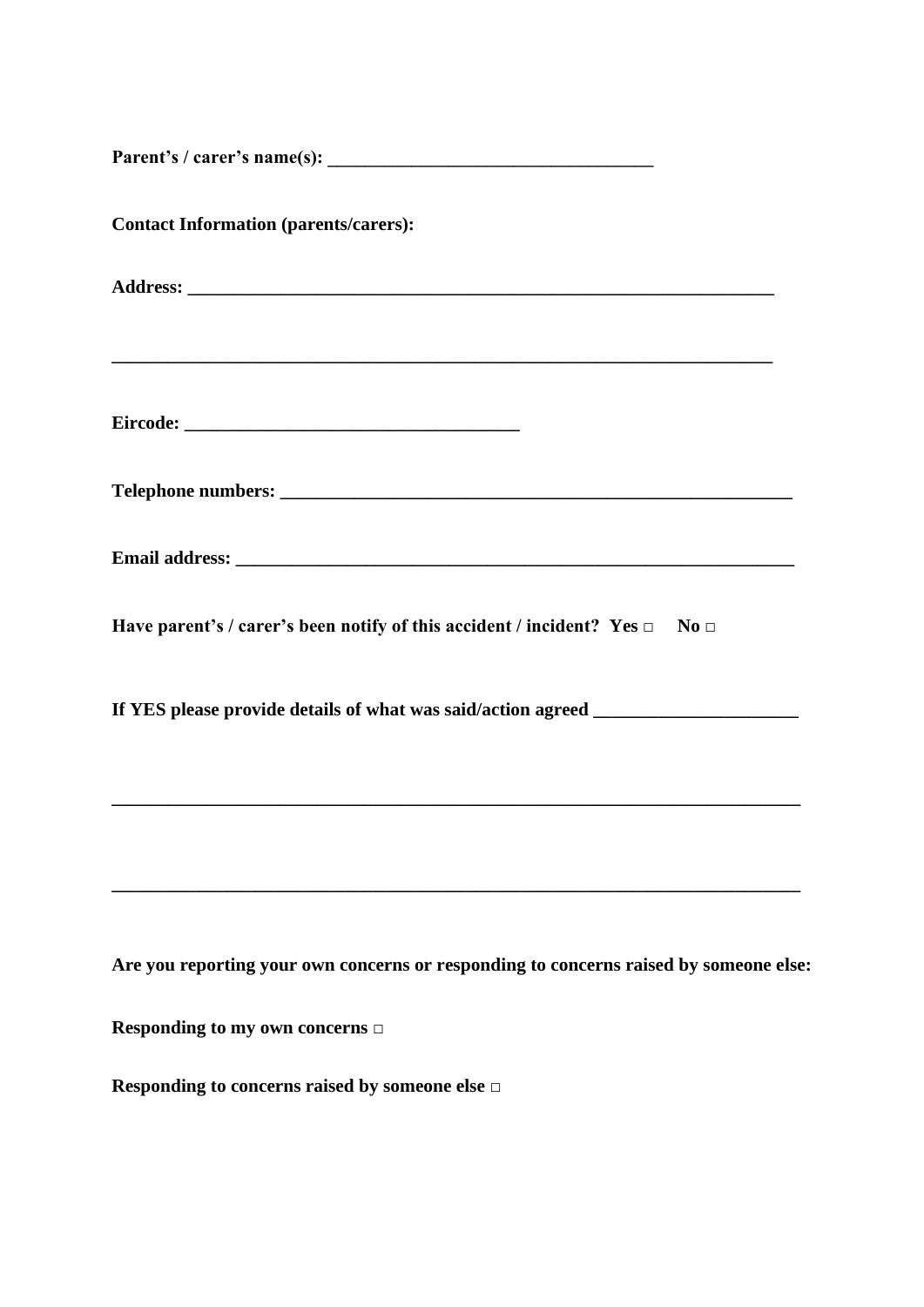**If responding to concerns raised by someone else: Please provide further information below**

| Position within the sport or relationship to the child: _________________________                                     |
|-----------------------------------------------------------------------------------------------------------------------|
| <u> 1989 - Johann John Stone, mensk politik en oantal fan de fan de fan de fan de fan de fan de fan de fan de fan</u> |
|                                                                                                                       |
|                                                                                                                       |
|                                                                                                                       |
| Details of the accident / incident or concerns: _________________________________                                     |
|                                                                                                                       |
|                                                                                                                       |
|                                                                                                                       |

**Include other relevant information, such as description of any injuries and whether you are recording this accident / incident as fact, opinion or hearsay.** 

**Child's account of the accident / incident:\_\_\_\_\_\_\_\_\_\_\_\_\_\_\_\_\_\_\_\_\_\_\_\_\_\_\_\_\_\_\_\_\_\_\_** 

**\_\_\_\_\_\_\_\_\_\_\_\_\_\_\_\_\_\_\_\_\_\_\_\_\_\_\_\_\_\_\_\_\_\_\_\_\_\_\_\_\_\_\_\_\_\_\_\_\_\_\_\_\_\_\_\_\_\_\_\_\_\_\_\_\_\_\_\_\_\_\_**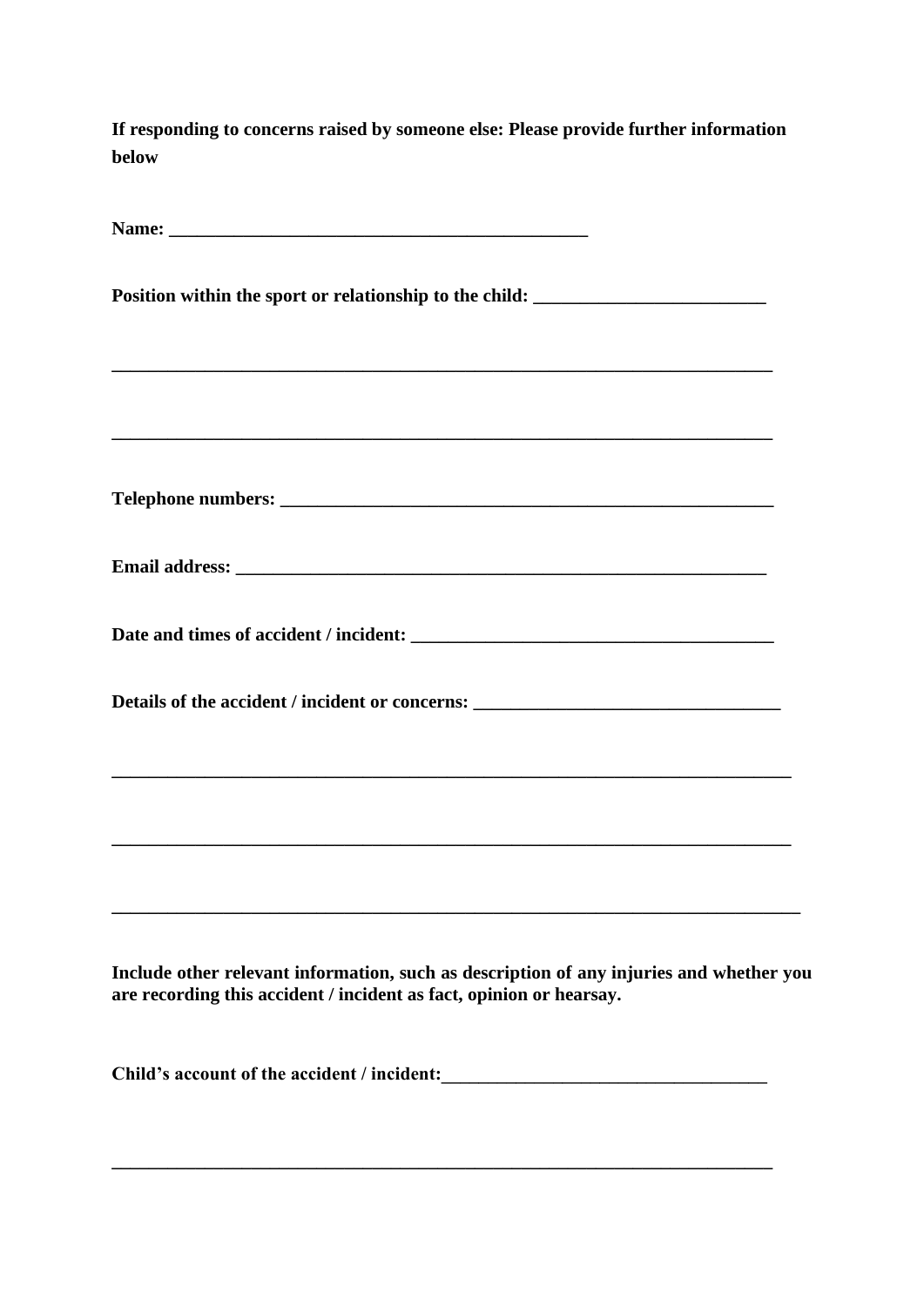Please provide any witness accounts of the accident / incident: \_\_\_\_\_\_\_\_\_\_\_\_\_\_\_\_

Please provide details of any witnesses to the accident / incident:

Name:

Position within the club or relationship to the child: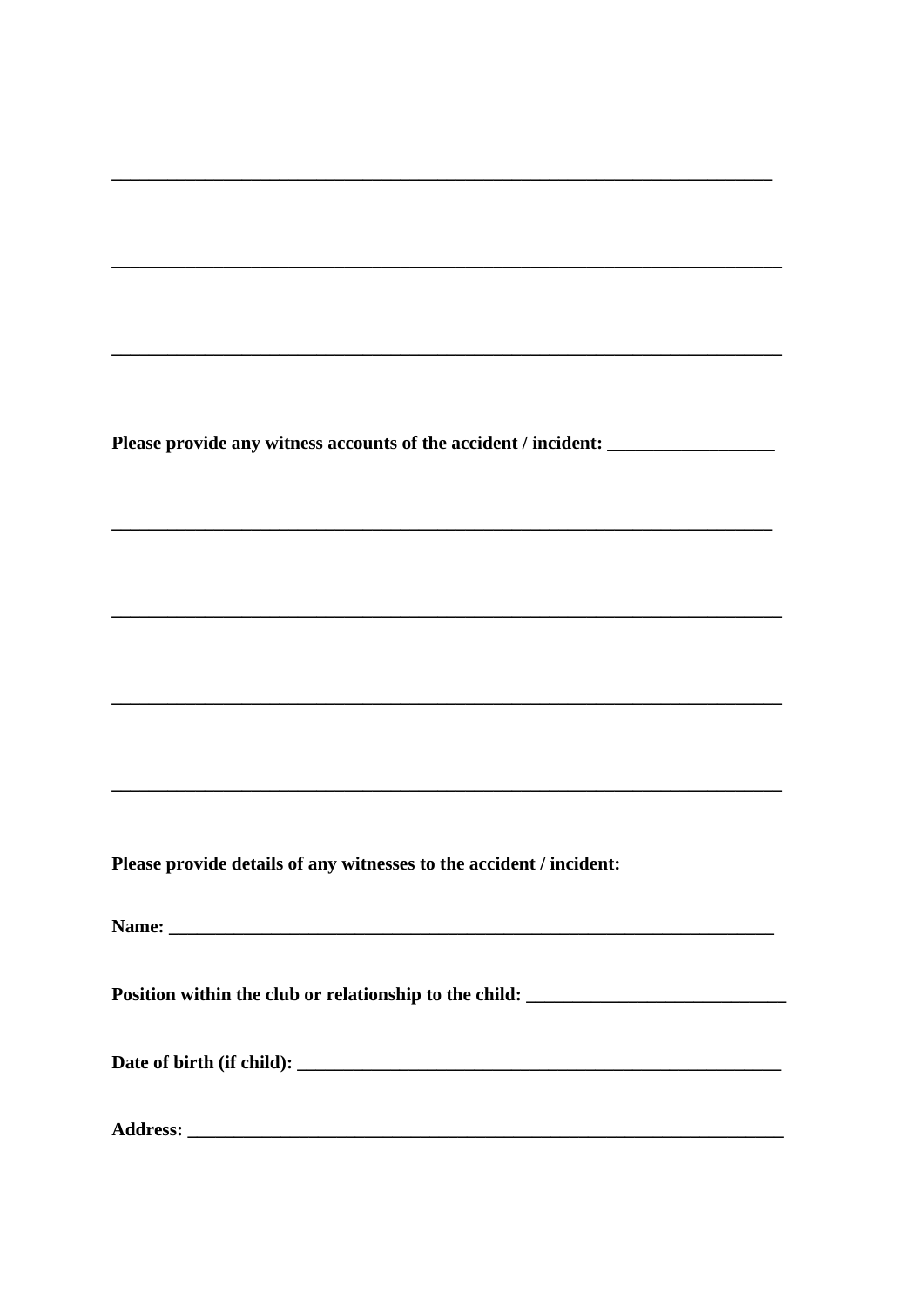| Please provide details of any person involved in this accident / incident or alleged to<br>have caused the accident / incident / injury:                                                                                       |
|--------------------------------------------------------------------------------------------------------------------------------------------------------------------------------------------------------------------------------|
|                                                                                                                                                                                                                                |
| Position within the club or relationship to the child: __________________________                                                                                                                                              |
|                                                                                                                                                                                                                                |
|                                                                                                                                                                                                                                |
| ,我们也不会有什么。""我们的人,我们也不会有什么?""我们的人,我们也不会有什么?""我们的人,我们也不会有什么?""我们的人,我们也不会有什么?""我们的人                                                                                                                                               |
| Telephone number: New York Changes and Security and Security and Security and Security and Security and Security and Security and Security and Security and Security and Security and Security and Security and Security and S |
| Email address: Note and the set of the set of the set of the set of the set of the set of the set of the set of the set of the set of the set of the set of the set of the set of the set of the set of the set of the set of  |
| Please provide details of action taken to date: ________________________________                                                                                                                                               |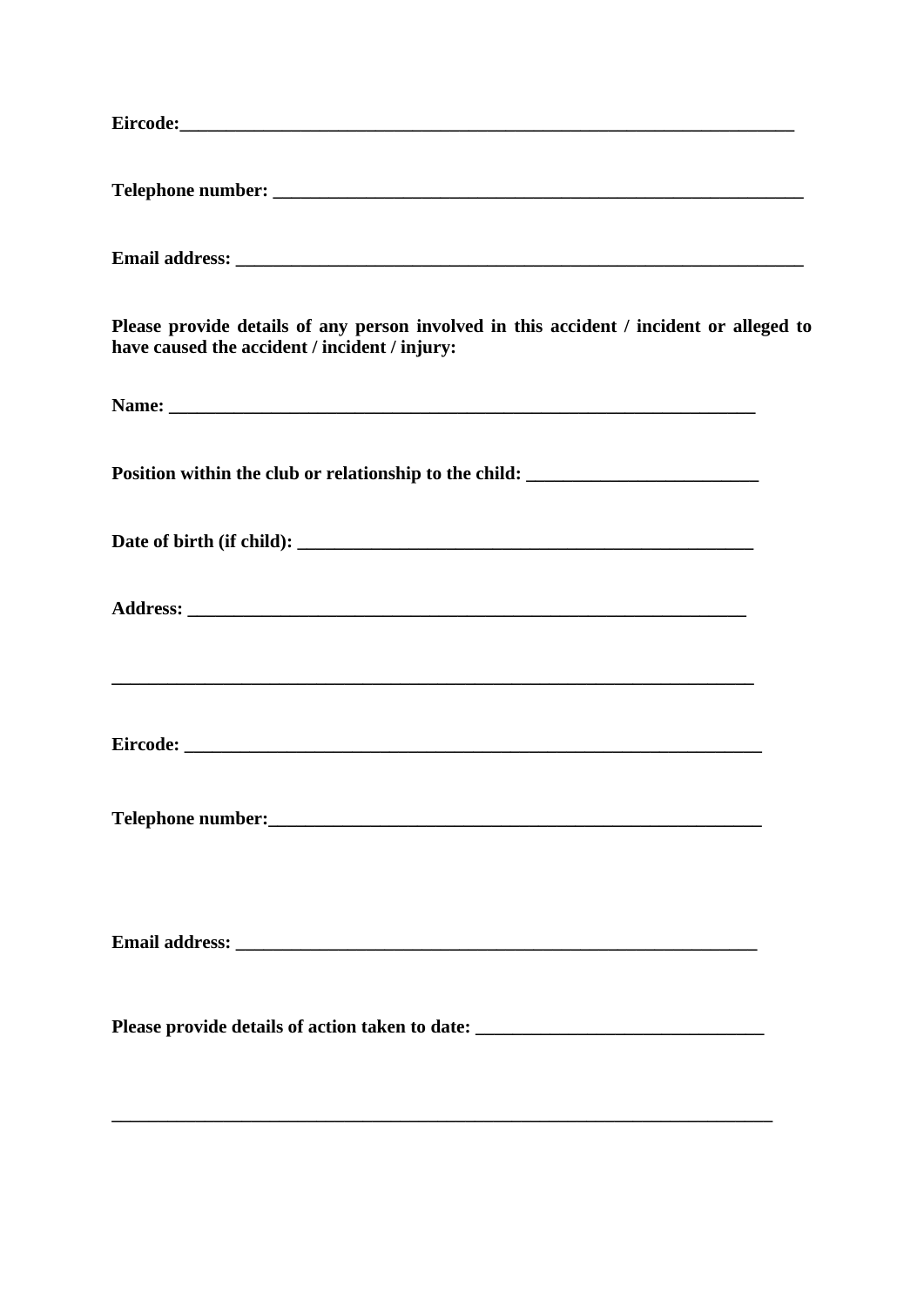Has the incident been reported to any external agencies? Yes  $\Box$  No  $\Box$ 

| If YES please provide further details:                                                                                                                                                                                        |
|-------------------------------------------------------------------------------------------------------------------------------------------------------------------------------------------------------------------------------|
|                                                                                                                                                                                                                               |
|                                                                                                                                                                                                                               |
|                                                                                                                                                                                                                               |
| Email address: Note and the set of the set of the set of the set of the set of the set of the set of the set of the set of the set of the set of the set of the set of the set of the set of the set of the set of the set of |
|                                                                                                                                                                                                                               |
|                                                                                                                                                                                                                               |
|                                                                                                                                                                                                                               |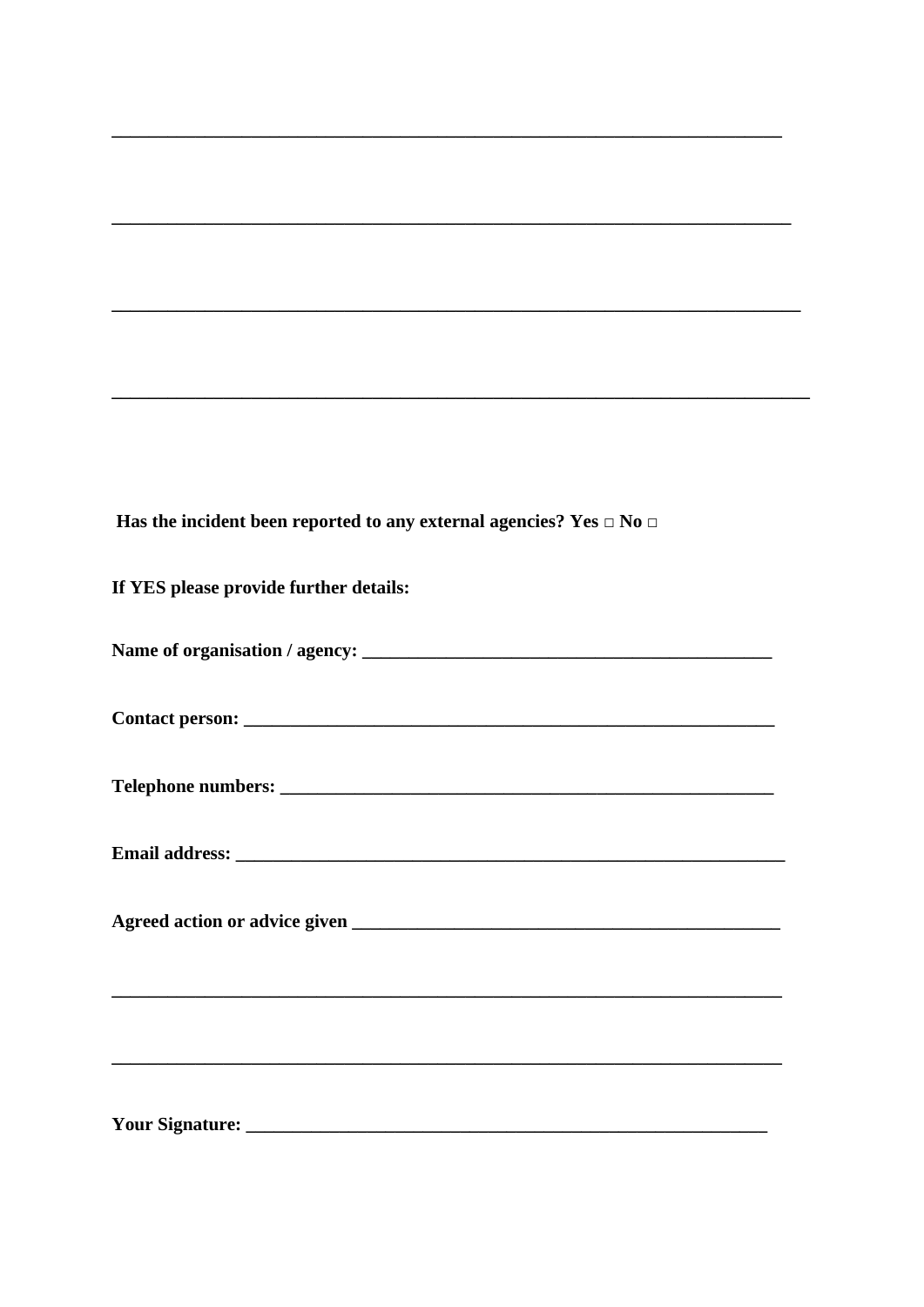**Date: \_\_\_\_\_\_\_\_\_\_\_\_\_\_\_\_\_\_\_\_\_\_\_\_\_\_\_\_\_\_\_\_\_\_\_\_\_\_\_\_\_\_\_\_\_\_\_\_\_\_\_\_\_\_\_\_\_\_\_\_\_\_\_\_\_**

**Print name: \_\_\_\_\_\_\_\_\_\_\_\_\_\_\_\_\_\_\_\_\_\_\_\_\_\_\_\_\_\_\_\_\_\_\_\_\_\_\_\_\_\_\_\_\_\_\_\_\_\_\_\_\_\_\_\_\_**

Contact your organisation's Designated Safeguarding Officer in line with (insert your organisation / club name) reporting procedures.

## **Filming & Photography**

The Filming and Photography guidance provides assistance for organisation/club members on taking and using appropriate images. This guidance is not about preventing parents/ guardians and supporters from taking pictures, but rather to ensure that only those who have a right to take photographs do so. This guidance is designed to promote safeguards for any photographic or filming/video activity to minimise the risk of inappropriate taking and use of images.

## **Definitions:**

- Event: may include competition, training session, social function or any activity organised at any level of Tennis*.*
- Image: refers to all photographic and film/video footage.
- Responsible person: may include the children's officer, head coach, event manager, event controller or facility manager at an event.
- Young people: refers to all people U18; whilst this guidance is designed to minimise risk to U18's this guidance should be used to minimise risks for all players of any age.

## **Permission to take images**

Permission is sought by the sports organisation/club to ensure that young people and parents/carers are aware of when and how their images may be used. Permission can be obtained through: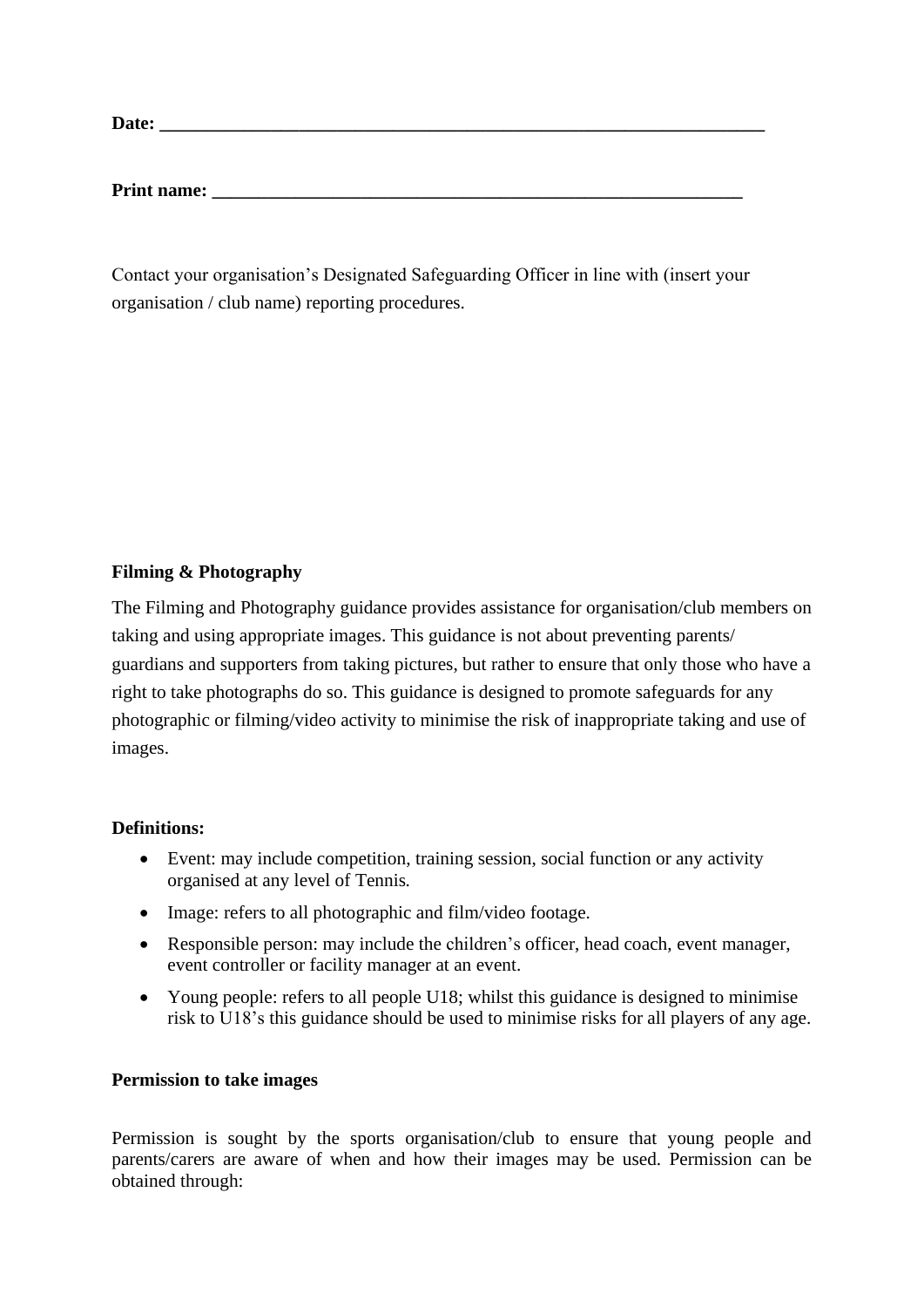- Individual permission where permission is sought for a single or specific event and has not been sought generally through membership/competition entry/other contract means.
- General permission granted through completion of membership/competition entry/other contract where permission is included as part of the form.

For third party photographers, film/videographers or other organisations employed to take images each person must complete the Self-Declaration Form. For any other person wishing to use photographic devices at events they must first register their device with the organiser. Each person registering a device will be required to produce photographic identification as proof of identity.

#### **Announcement at events regarding taking and the use of images**

The sports organisation/club should ensure the following announcement is read out at the start and during an event to ensure everyone is clearly aware of the need to register:

*"All persons wishing to take photographs or film footage at this event must first register their device(s) with (name of organiser). Please note photographic identification will be required as proof of identity.* 

*If a company/person has been authorised by completing the Self-Declaration Form the following should be included in the announcement:* 

*(Company Name) has been authorised to take photographs of individuals in accordance with sports club/organisation policy."*

#### **Taking images in certain environments**

Sports organisation/club members and third party photographers, film/videographers or other organisations shall ensure that images are not taken in such environments considered inappropriate irrespective of any permission sought. In certain cases it may be an offence to take such images.

Taking images using any type of equipment is banned in an area where people are changing or would normally expect their privacy to be recognised. Examples of such areas would include:

- Changing rooms.
- Open changing areas such as 'villages'
- Individual changing/private cubicles provided for personal use.
- Toilets.
- Medical/Physio treatment rooms.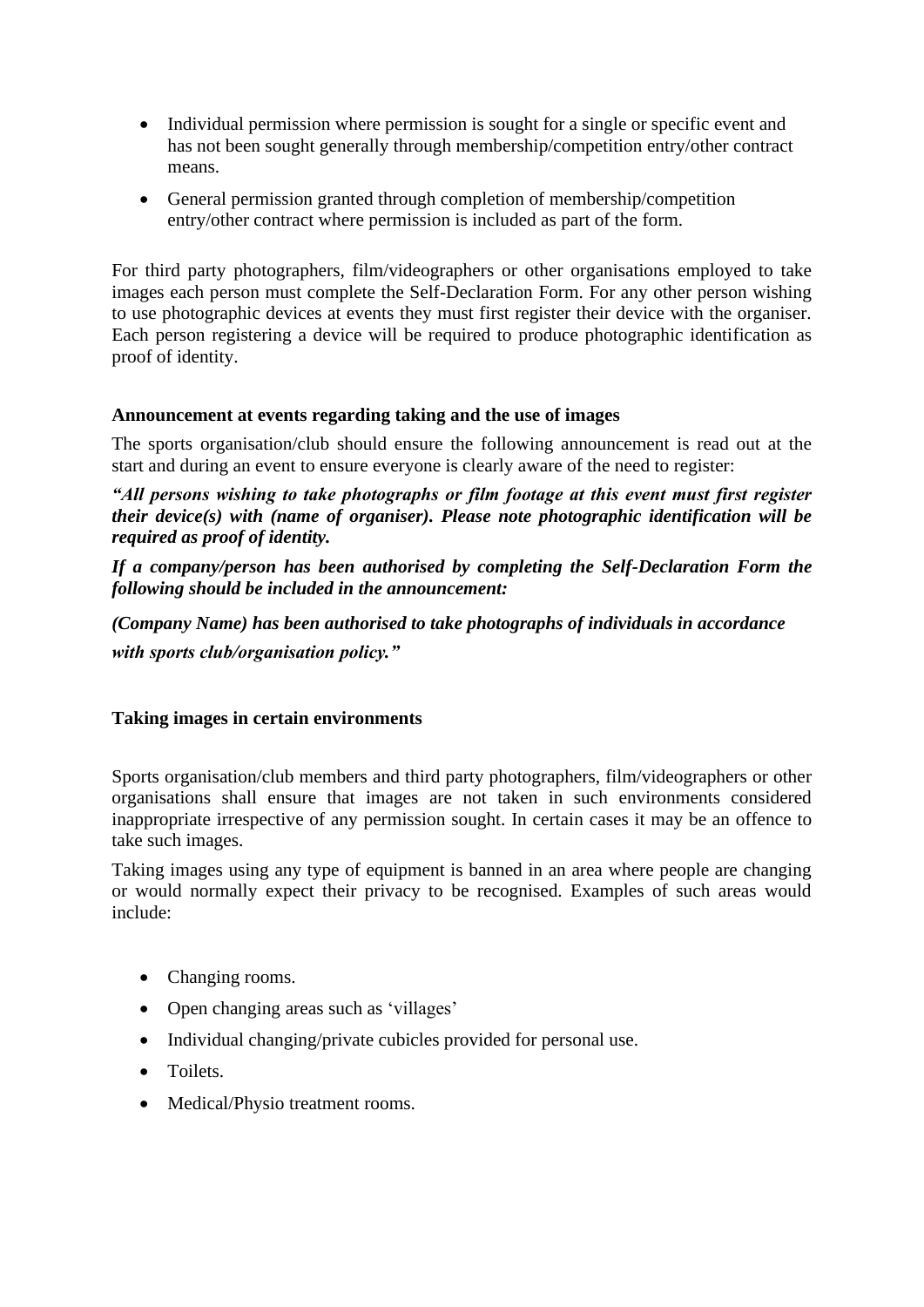Flash photography is prohibited in an environment where any performance may be affected or there is the potential for its use to cause harm to the young person.

#### **Types of appropriate images**

Only appropriate images of children should be used, for example:

- Posed images such as during trophy ceremonies, presentations or team shots where young people must be wearing t-shirt and shorts/tracksuits.
- Action shots of young people where the focus is on the participation in the sport, not the player.

Images of children should not be taken where the pose is inappropriate e.g. open legs; bending over from behind, etc.

#### **Safe use of images**

Images can be taken for a variety of purposes, including for administration or personal use, publicising the sport or aiding skill development. Anyone taking images should be aware of action poses that may be inappropriate; these are not suitable for use/publication.

Types of images and appropriate use:

- Personal images images taken by parents/guardians or other family members during an event as a celebration of a young person's attendance or achievement. This includes the use of a professional photographer, with permission, taking images for the personal use of those attending. Other people may be included in an image and we expect parents/guardians and other family members to respect this by not distributing images publically.
- Training images these are images or footage taken during a training sessions or during an event specifically to aid the young person in the development of a skill or technique. These images should be taken by a qualified coach or a person specifically appointed by the young person's coach. These images may be used as examples of technique or mastery of a skill for teaching/coaching purposes and should not be distributed outside this specific use.
- Media images these are images taken by an individual from the media, i.e. TV, newspaper, social media or professional photographer where the images are to be used for publicity or promotion of the event or future events.
- Administration images these are images taken for general administration purposes; including images used for membership cards, competition entries and could also include images that form part of an archive record.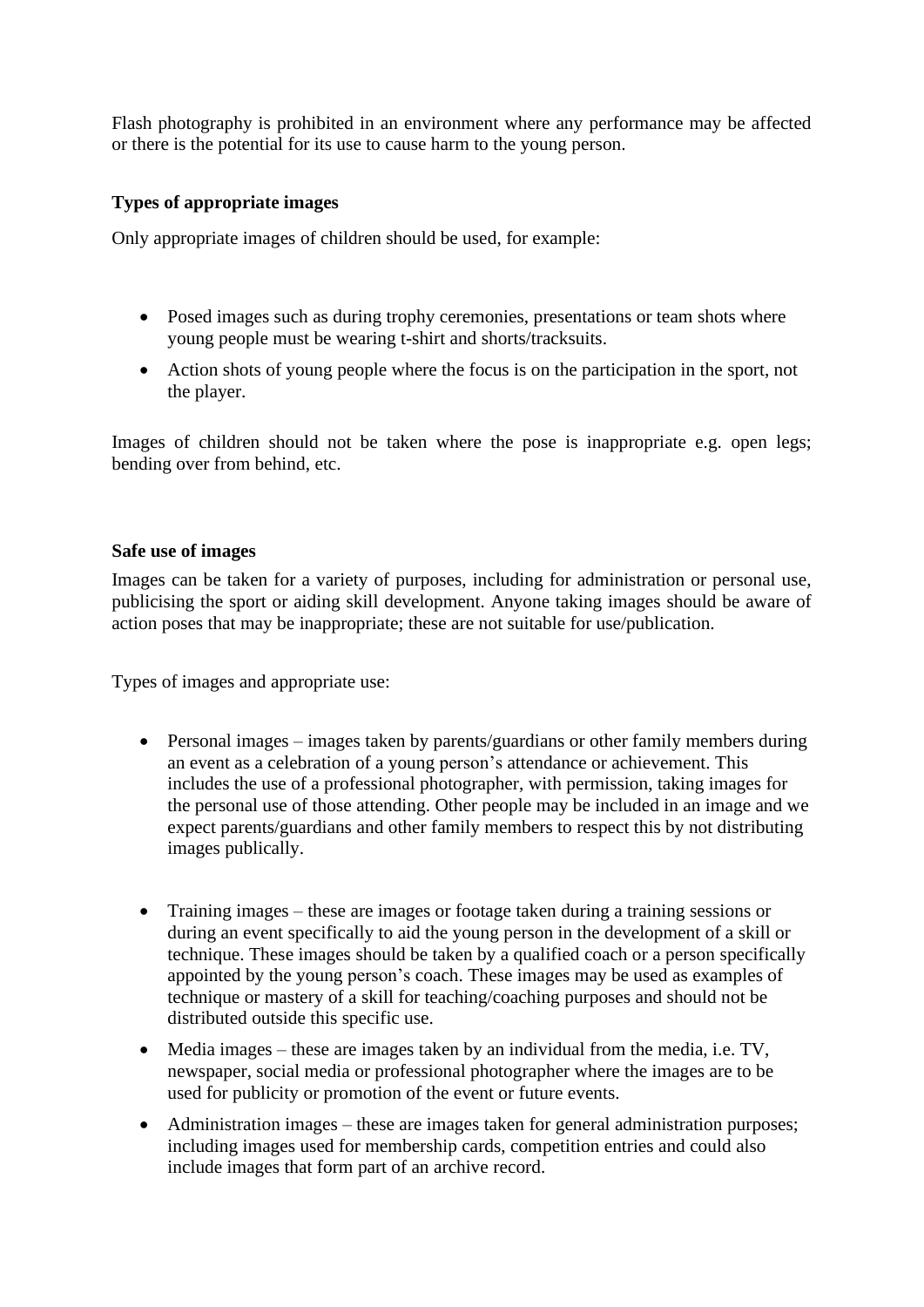#### **Use of images on social media**

Where images of young people are used on social media the person responsible for posting an image must be aware of the potential for an image to be used inappropriately. The following safeguards must be in place to protect young people:

- Personal details of a young person should not be included.
- Captions should be in keeping with the sport represented.
- The posting and any purpose should not breach the codes of conduct.
- The type of image should not breach guidance in this policy.

#### **Storage of Images**

Storage includes any image stored as a hard copy and/or electronically as a soft copy. This includes images on social media, photographic archives, individual personal databases e.g. personal cameras, phones, etc. How personal images are stored is the responsibility of parents/guardians with their child/young person.

All other images should only be stored for defined and intended purposes e.g. membership, promotion, and/or archiving.

- If storage of images is required the images must only be stored for the length of time for which they are needed
- If possible, avoid using the names of children, or any other identifying feature

Once images are no longer required they must be properly destroyed. Digital images stored on computer systems need to be fully deleted, including deletion from the cache memory and/or temporary files.

## **Inappropriate Images**

## **Taking inappropriate images**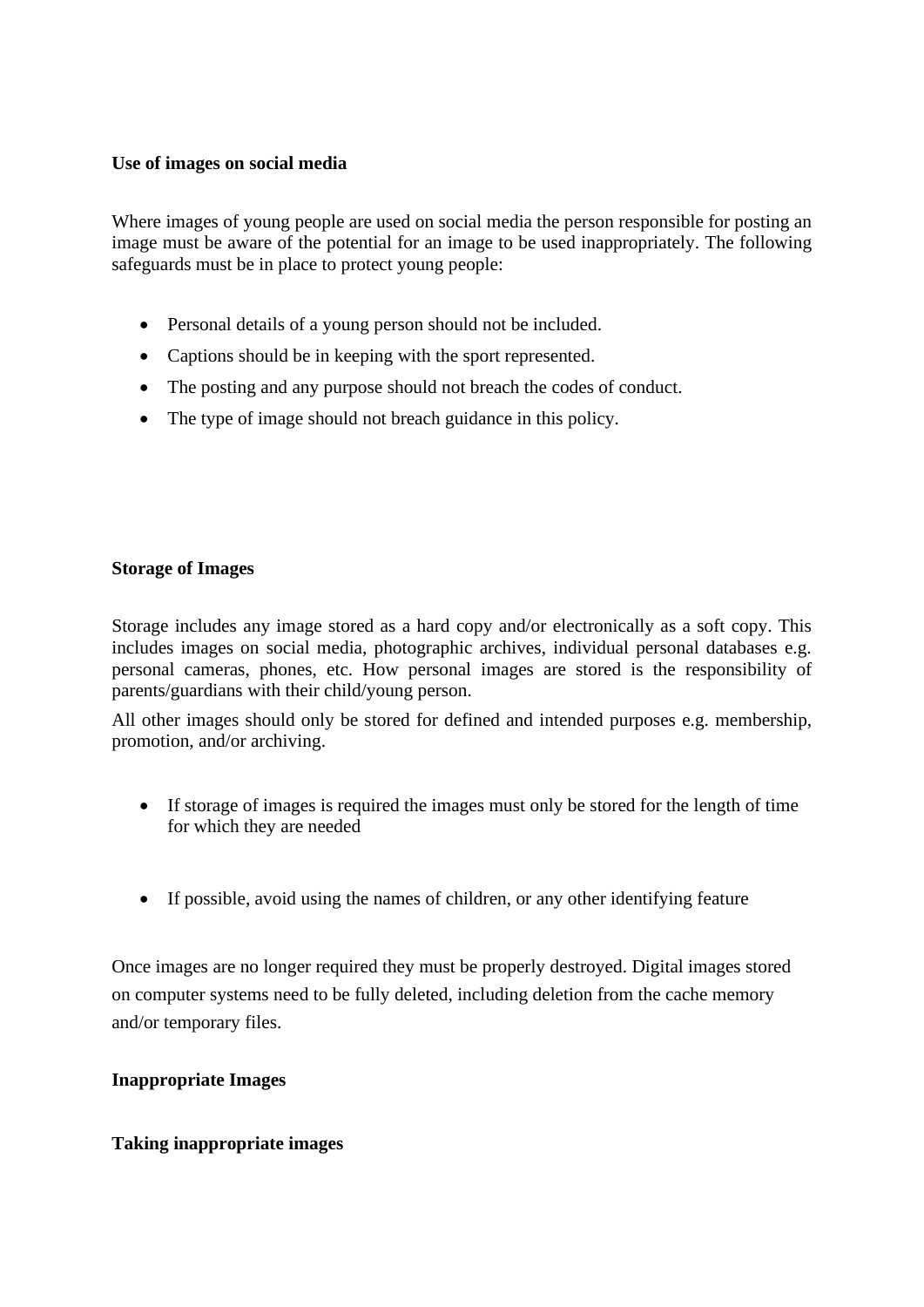If there is any concern about the nature of any image taken this should be reported to the responsible person (in the club or event/activity) who will refer to the statutory authorities. The concerned individual may also report their concern directly to the statutory authorities. The contact details for the statutory authority can be found in the sports clubs/ organisations Safeguarding Policies and Procedures.

#### **Non-authorised taking of images**

If you are concerned about an individual taking images at an event this should be verbally reported to the relevant responsible person. It may be necessary to report the non-authorised taking of images to the appropriate statutory authorities.

The responsible person will identify the person and check if their device is registered for the event. If not registered, the person must be asked to register their device, with appropriate identification. If the person is not willing to register their device they should be asked to leave.

Where the event is open to the public e.g. where only part of the facility is being used, it will be necessary to report non-authorised taking of images to the facility manager.

#### **Inappropriate use of images**

Where there is a concern about the use of images this should be reported to the responsible person who will take appropriate action. This will include reporting the alleged use to:

- The parent/carer of any young person involved.
- The person responsible for posting the image.
- The media platform i.e. twitter, Facebook, WhatsApp, Instagram, print media etc.
- The statutory authorities.

Inappropriate use of images is a breach of this guidance and the code of conduct and may result in a complaint/ disciplinary procedure against those involved in tennis. Where there is a concern about the publication of an image in local or national newspapers you should contact the individual newspaper or the Press Council of Ireland and the Office of the Press Ombudsman – website http://www. presscouncil.ie/

## **Installation and use of CCTV (Closed Circuit Television)**

The use of CCTV is a positive step in safeguarding those that use facilities. It is important that clubs using a facility are aware of blind spots (potential risk areas), who has access, the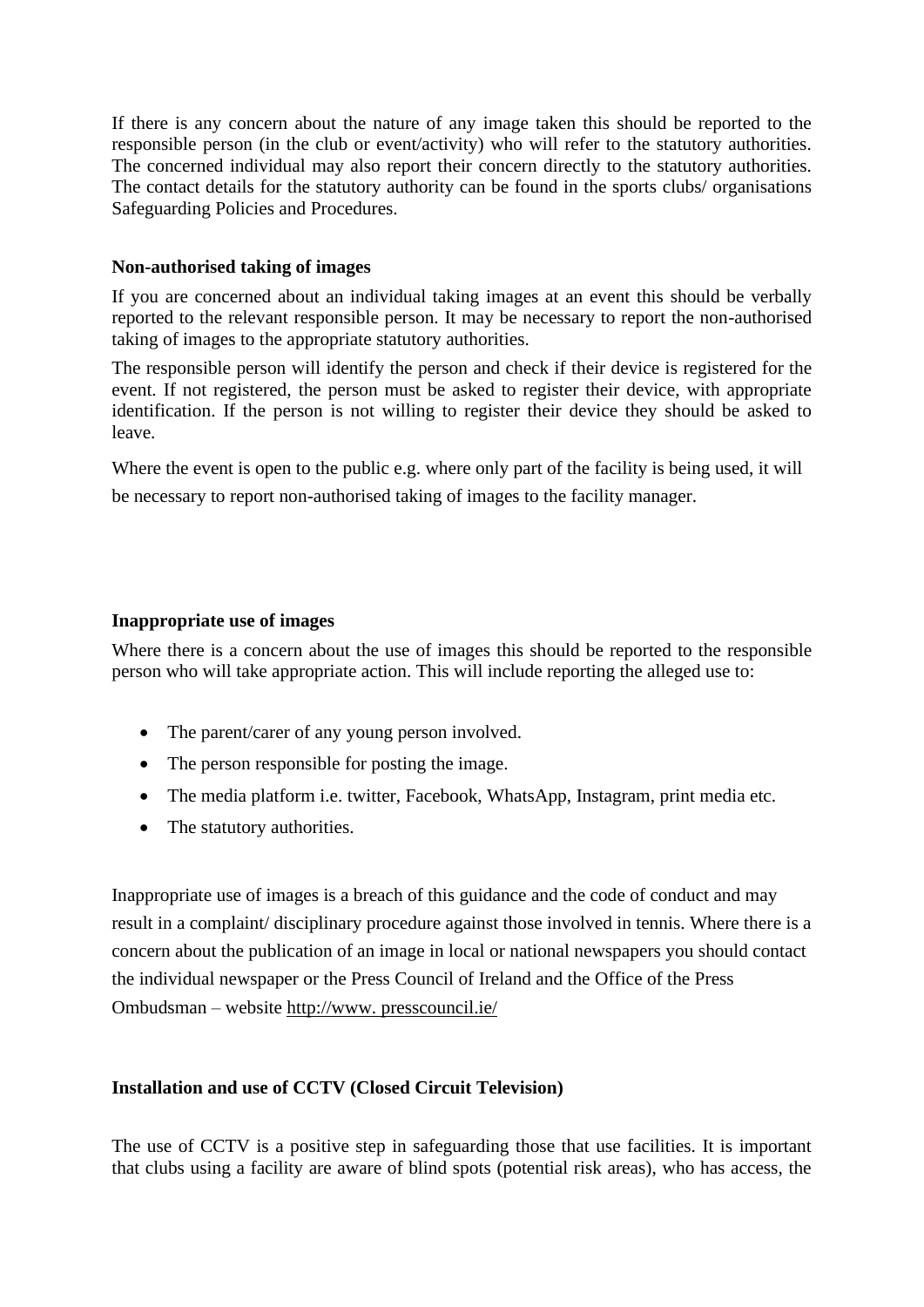use of images and the facility procedure for dealing with incidents or misbehaviour. The information regarding the presence of CCTV within a facility should be available to members and/or parents/guardians.

A club should have a copy of the facility's policy regarding the use of CCTV, usually as part of a club/facility agreement. Queries regarding the use of CCTV are a matter for the facility or the operating company. Any queries from members should be directed through the club as the club has the agreement with the facility.

The following information should be noted:

- Who in the facility has day to day responsibility for the system and operation of the CCTV.
- The number of cameras located in the specified areas.
- Are spectator areas covered (i.e. can someone misbehaving in this area or regularly turning up for less than innocent viewing purposes be monitored).
- $\bullet$  Identify areas of the facility that cannot be monitored if these areas are easily identified by anyone with intent it would be important to know in order to be extra vigilant.
- Who, during sessions, is responsible for monitoring the cameras and what is the policy for dealing with any perceived misconduct or incidents viewed at the time.
- Who has access to the password protected files.

CCTV does not replace vigilance and proper supervision for training sessions and activities as required by *(Organisation Name).* 

## **Social Media**

In all their contacts and communications with the members of their organisation/group, leaders must be seen to be open and transparent. This is the case whether communications are by traditional means or by electronic means.

NB: Leaders must not communicate with children or young people via leader's personal social networking profiles, email accounts, or chat rooms.

## **For an Organisation/Club Using/Publishing a Social Network the following principals should be applied:**

- The page/profile must be password-protected, and the password must be held by at least three leaders of the organisation.
- The site should be monitored by a designated supervisor. This person should have access to the login details of the site. This supervisor will be appointed by the Designated Person/Safeguarding Panel in charge of Child Protection.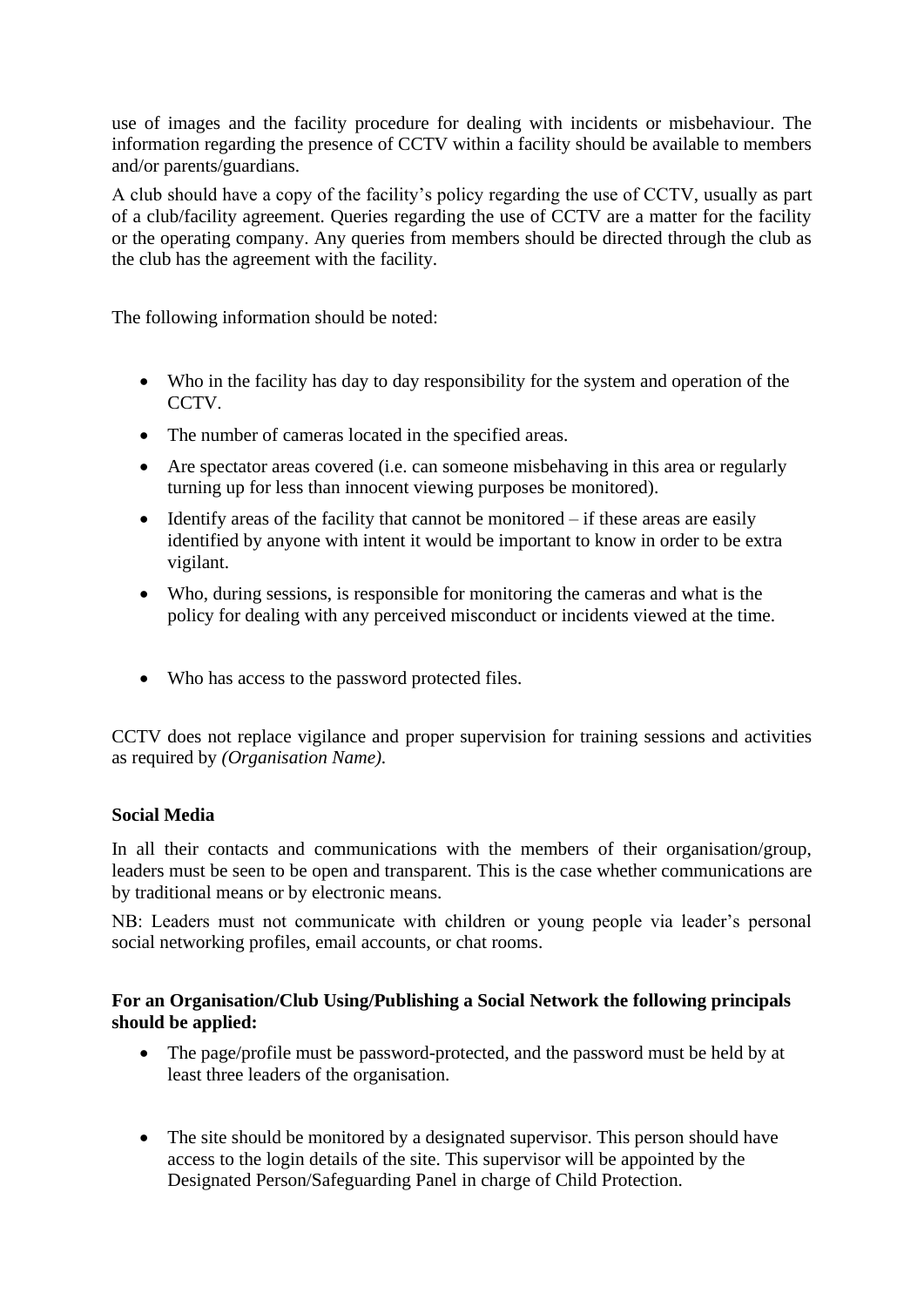- Any inappropriate posts by children/young people or leaders should be removed by the designated supervisor. Reasons should then be explained to the person who posted the content. Where possible sites should be monitored before content is put up.
- The site should be kept 'Private' i.e. only permitted members or 'friends' can see what is posted on the site.
- The use of personal addresses and telephone numbers etc., should be avoided as, while sites are 'private', there is the potential for items to be copied and shared.
- Content of any postings should be consistent with the aims of the organisation. In cases of doubt leaders should seek advice.

## **For Leaders Using a Social Networking Site**

- Leaders should not 'friend' or 'follow' children or young people on social media. (Children or young people may 'follow' leaders on social media so leaders should make sure any content they post is appropriate.)
- Messages left to or from children or young people on social network sites should be written on an open page (e.g. A facebook 'Wall') and not in a private message or by using 'chat' [one-on-one].
- Leaders should not network with members of their organisation/group via closed [one-on-one] chats e.g. facebook messenger, WhatsApp, etc,. This should be done only through 'Group Chat.'
- Any events or activities run by the organisation that are organised or publicised on the site should be a closed event so as non-members cannot access the event without suitable permission by the site administrators.
- Any emails sent to children or young people via the site must be sent to at least one other leader. (This can be done by 'bcc' if necessary.)
- Leaders should avoid communicating with children or young people in their organisation/group via email late at night.
- In signing off a post or email leaders should not do so in a way that could be misconstrued or misinterpreted by the recipient, e.g. "Luv X"; "xoxoxo". Simply sign your name.
- Parents/carers should be asked to give their approval for leaders to communicate with their children/young people via social networking sites, or by any other means of internet communications (e.g. email).
- Parental and child's permission is required before pictures of videos of children or young people are posted online.
- Any disclosures of abuses reported through a social networking site must be dealt with according to your reporting procedures.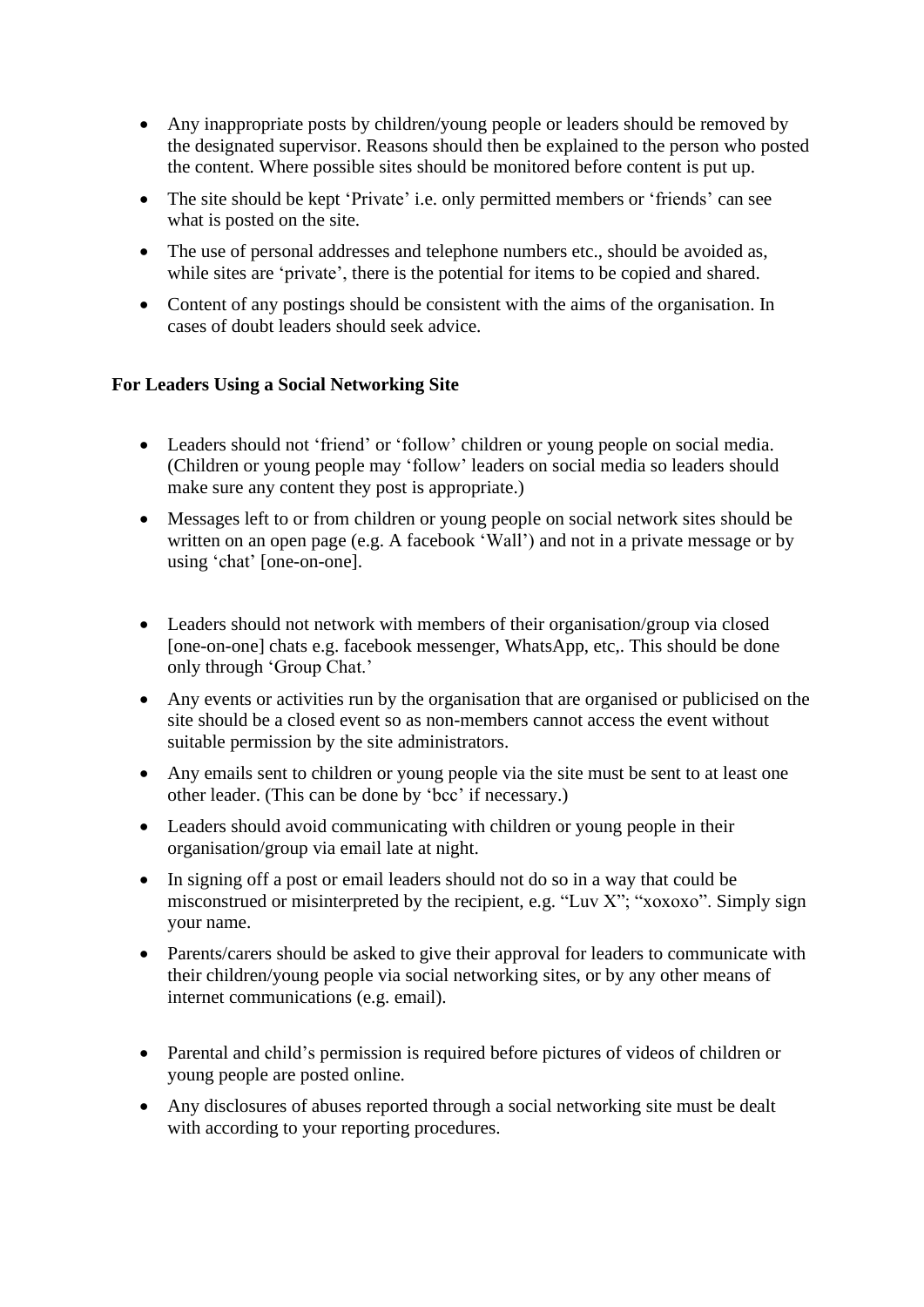#### **Use of Mobile Phones**

Those whose work with children and young people need to be aware of the opportunities for abuse through the misuse of mobile phones and text messaging. While good use of such media can be beneficial we must be vigilant and alert to the possibilities of misuse and consequent harm that can result to young people. Leaders must also take care to protect the children in their care and themselves.

- Leaders involved in sport should only have children's and young people's mobile numbers if the natures of their involvement requires them to phone or text them
- Parental permission should be sought if the leader in this role will be contacting children or young people via mobile phone.
- A method of accountability should be arranged e.g. copies of texts could also be sent to the administrator or to parents.
- If a leader had a child/young person's phone number it should only be used for the purposes it has been given, i.e., the leader should not share this information.
- It is recommended that if a leader is an employee of your organisation/club should have a separate phone for work purposes rather than using their personal phone for contacting children and young people.

## **Texting – Communication not Conversation!**

- Texts should be used for the purposes of reminding children or young people about events which are forthcoming.
- Texts can also be used as a means to encourage children or young people if it is appropriate it, e.g., 'Hope exam goes ok.'
- If it turns into a conversation, communications should be ended. A leader can suggest discussing the subject further at the next event or, if they are concerned about the child/ young person, arrange to meet up to talk further (within the usual child protection parameters).

#### **Smart Phones**

Smart phones should be used safely and responsibly.

Pictures can be very powerful and stir up strong emotions. Smart phone users should respect the private lives of others and not take or distribute pictures of other people if it could invade their privacy.

Leaders and children/young people should not send pictures that are obscene, indecent, or menacing and should be sensitive about other people's gender identity, sexual identity, racial heritage, religion, or personal background. Both leaders and children/young people should be made aware that it is a criminal offence to take, make, and permit to be taken, distribute, show, or possess an indecent or sexually explicit image of a child under 18.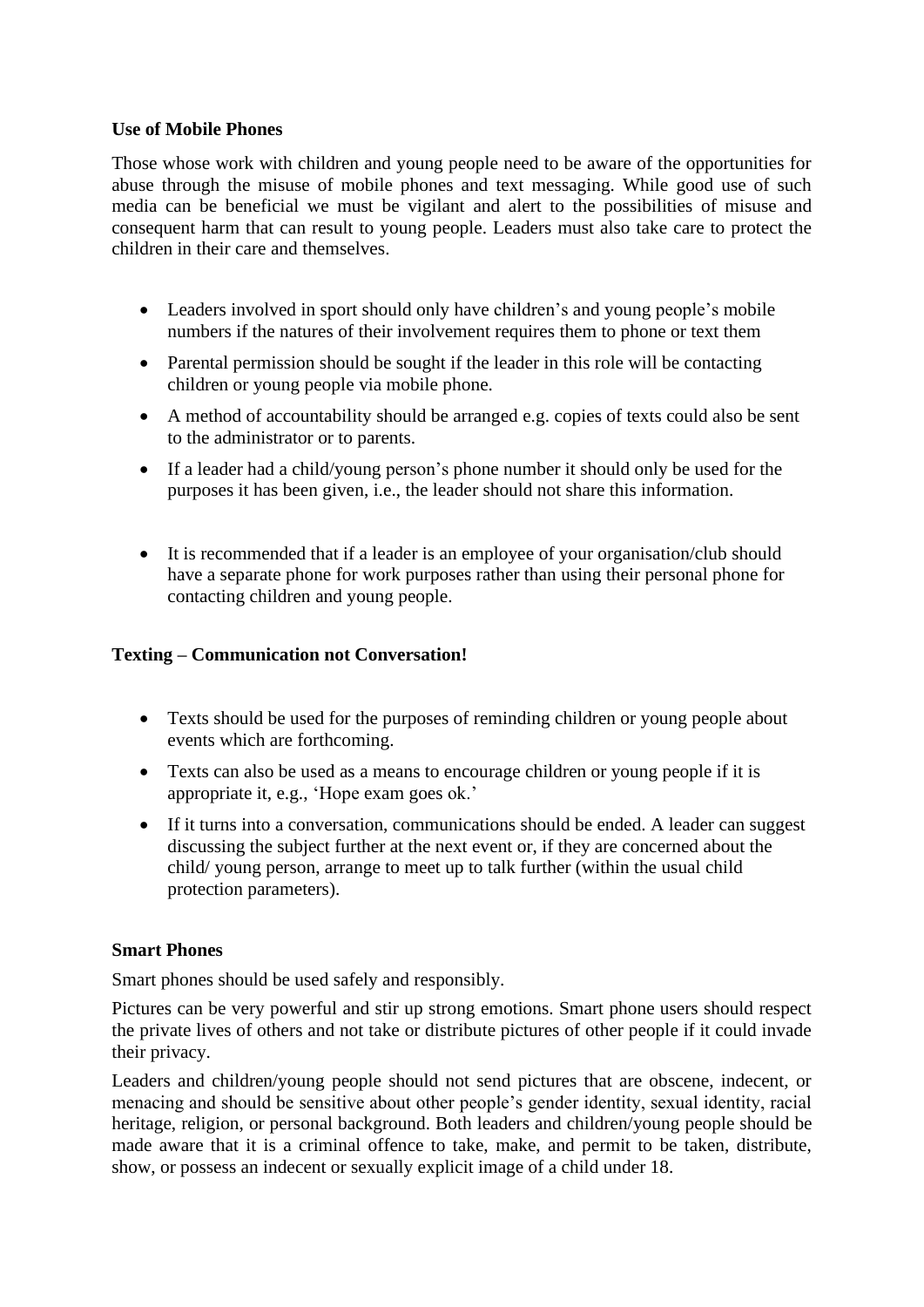When commissioning professional photographers or inviting the press to an activity the leader in charge should ensure they are clear about expectations of them in relation to child protection. Professional photographers/film/video operators wishing to record an activity should seek accreditation from leaders by producing their professional identification for the details to be recorded.

The leader should then:

- Provide a clear brief about what is considered appropriate in terms of content and behaviour.
- Issue the photographer with identification which should be worn at all times.
- Keep a record of accreditations.
- Inform leaders, children/young people, and parents, that a photographer will be in attendance is at the activity and check that they consent to both the taking and publication of films or photographs.
- Not allow unsupervised access to children/young people or one-to-one photo sessions.
- Not approve/allow photo sessions outside the activity or at a child/young person's home.
- Anyone concerned about any photography taking place should discuss his or her concerns with the children's officer.

Smart phones can be used to make children/young people safer. Older children, for example, using a taxi can send a picture of the car's registration to a friend before they begin the trip, or can simply use the phone to show parents where they are.

- Children/young people can only be photographed when permission has been provided in writing from their parent/ guardian and child.
- The scope of the use of photographs must also be stated as part of the parental permission.
- Children/young people should not be named individually in photographs unless necessary and with clear agreement and consent of parents and child, for example, if the child/young concerned was winning a prize worthy of publication.
- When posting photographs on social media settings should be such that children/young people cannot be individually tagged.
- All photographs must be stored in a secure place either electronically in a password protected file or physically in a locked cabinet.
- If any electronic device/memory which contains photographs is disposed of or passed on, then the device must be wiped of all photographs in such a way that they cannot be recovered on that device.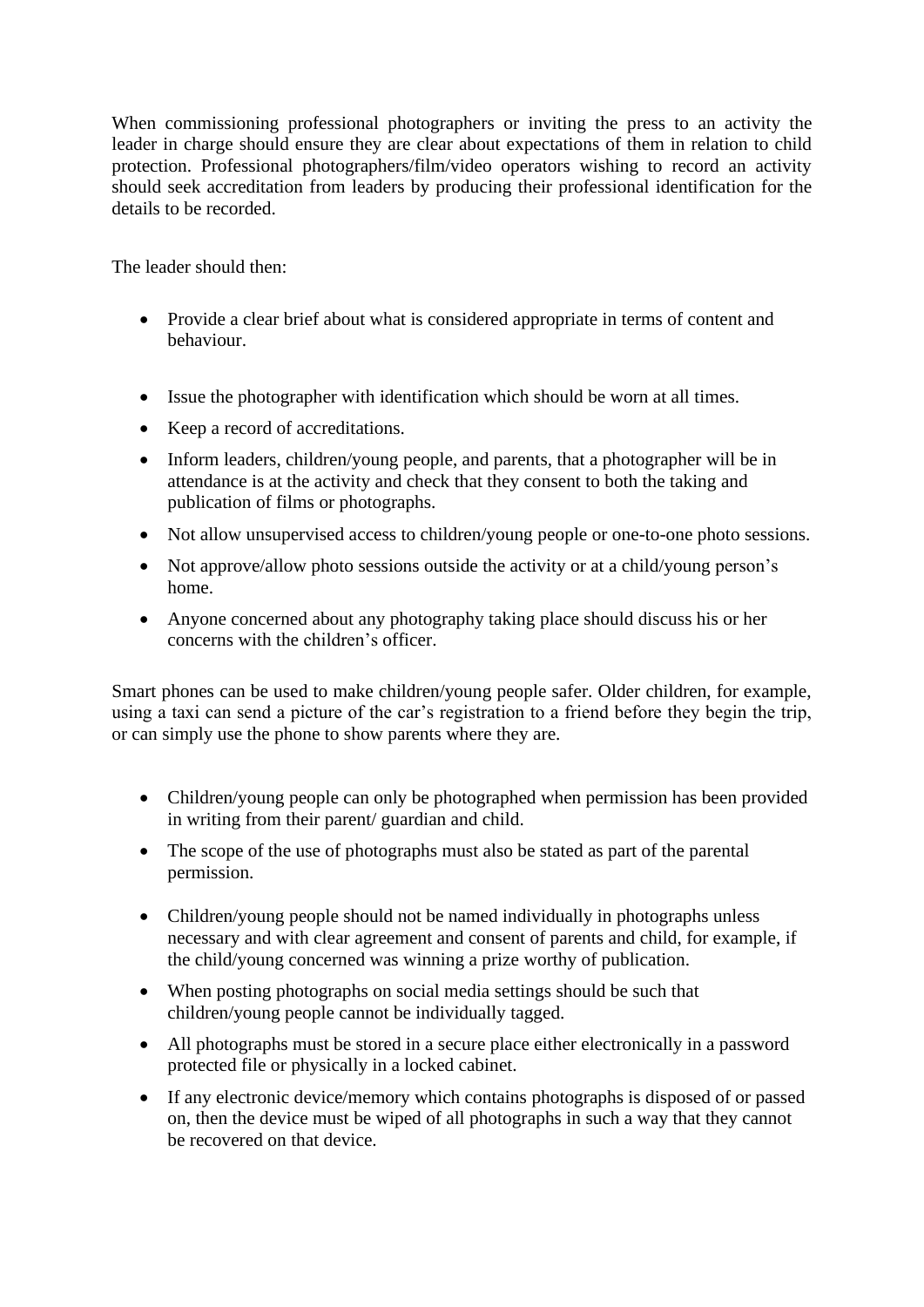## **Use of Mobile phones during activities**

Groups should, with parents and children/young people, develop a policy on the use of mobile phones during youth activities. This policy should be communicated to all parents and youth members. This guidance could include:

- Confirmation that when on activities a named leader is the primary point of communication and is to be contacted if there is an emergency or change to previously agreed arrangements.
- That the usage of smart phones including text messaging or playing games cannot be allowed to be a distraction from a safe awareness of the environment or be allowed to interfere with full participation in the activity.
- That when on camps or overnight activities, there is a stated preferred time period when parents may make contact, if they wish? Parents should be advised that contact outside of this time may not be possible due to activities.
- Consider that use of smart phones while away can worsen rather than alleviate homesickness. In this context it can be good to encourage children/young people to consider that 'no news is good news.'

## **Use of Computers/Tablets/Web-enabled Games Consoles/Smart TVs**

If such devices are used as part of activities within the organisation, guidelines should be produced to ensure that they are used for the correct purpose, and include, for example, what websites are suitable for the age of children/ young people that the leaders are worth with.

#### **Internet Safety**

The Office for Internet Safety Department of Justice and Equality 51 St. Stephen's Green Dublin 2 Ph: (01) 602 8258 Email: internetsafety@justice.ie www.internetsafety.ie

#### **Physical Contact**

Physical contact during sport should always be intended to meet the child's needs, NOT the adult's. Appropriate physical contact may be required to assist in the development of a skill or activity or for safety reasons e.g. to prevent or treat an injury. This should be in an open environment with the permission and understanding of the participant.

## **When is physical contact appropriate in Tennis?**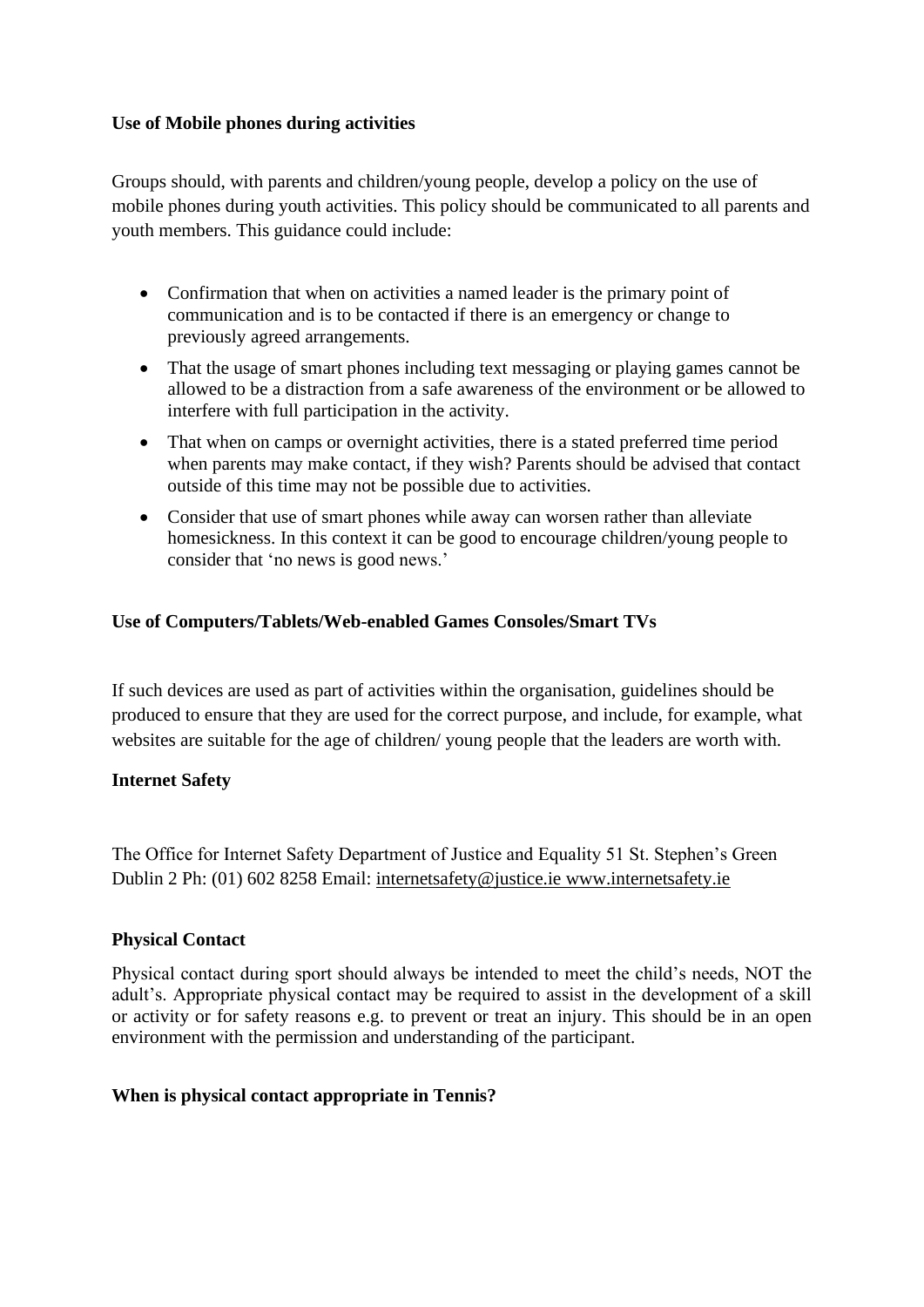Contact should be determined by the age and developmental stage of the participant - Don't do something that a child can do for themselves. Physical contact between adults and children in sport should take place only when necessary to:

- *Develop tennis skills or techniques.*
- *Treat an injury.*
- *Prevent an injury or accident from occurring.*
- *Meet the requirements of the sport.*
- *Comfort a distressed child or to celebrate their success.*

# **What are good principles to follow?**

- Physical contact should take place in the interests of and for the benefit of the child, rather than the adult involved.
- Adults should explain the nature of and reason for the physical contact to the child.
- Unless the situation is an emergency, the adult should ask the child for permission, for example to aid the demonstration a specific tennis technique.
- Sports clubs and coaches should provide an induction for new young members and their parents/carers that cover guidance about any physical contact that will be required as part of that activity. The reasons for the physical contact and the nature of the physical contact should be explained and agreed.
- Children should be encouraged to voice concerns they have if any physical contact makes them feel uncomfortable or threatened.
- Contact should not involve touching genital areas, buttocks, breasts or any other part of the body that might cause a child distress or embarrassment.
- Physical contact should always take place in an open or public environment and not take place in secret or out of sight of others.
- Well intentioned gestures such as putting a hand on the shoulder or arm, can, if repeated regularly, lead to the possibility of questions being raised by observers. As a general principle adults in positions of responsibility should not make gratuitous or unnecessary physical contact with children and young people. Resistance from a child should be respected

## **What about children who need specific assistance due to disability or injury?**

In the case of a young person with a disability specific support or assistance may be required. The following guidelines should be followed: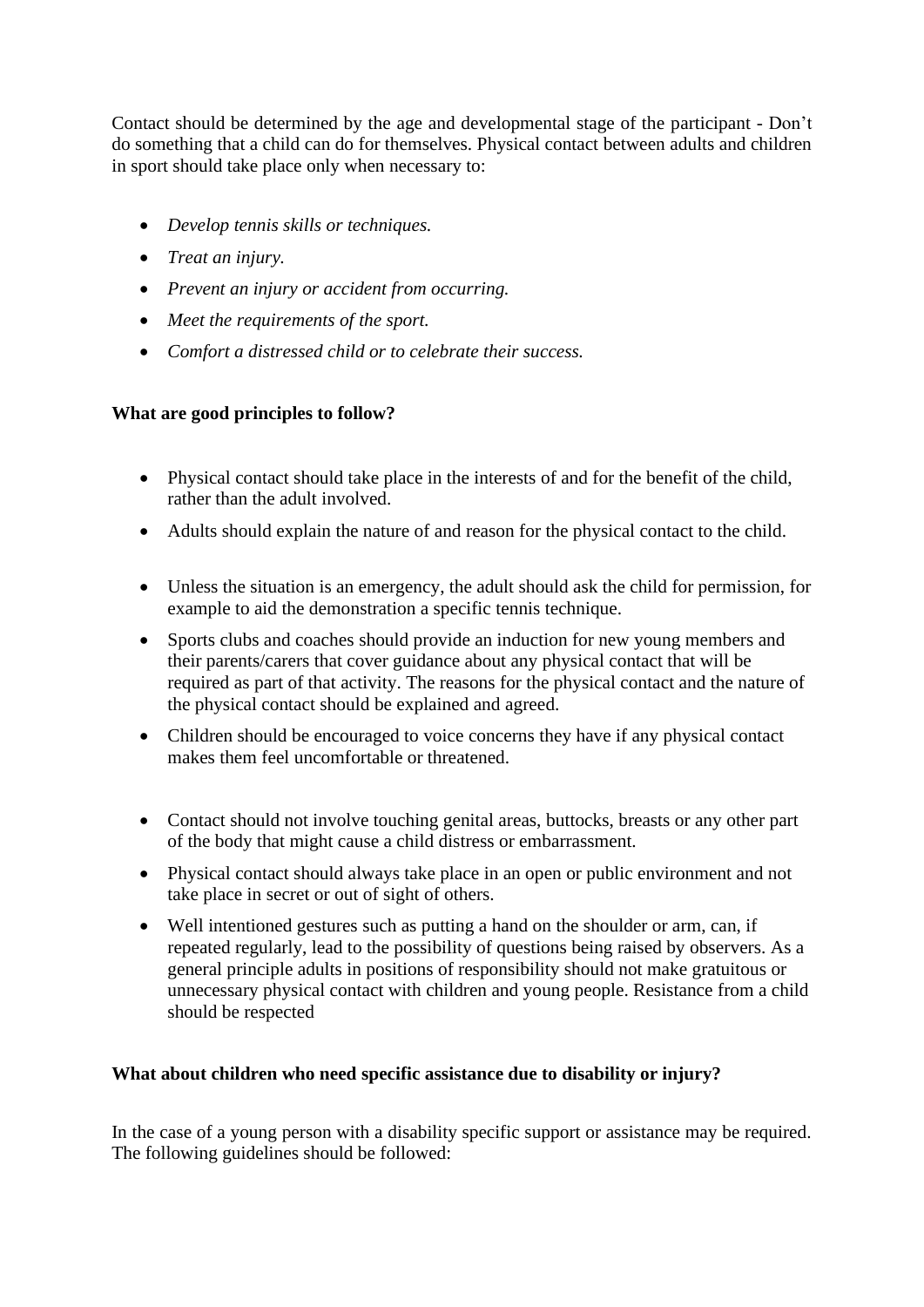- Efforts should be made to receive as much information as possible on the child to ensure safe inclusion of him/her. There should be clear agreements on what is required.
- Parents/carers or their delegated care providers should be asked to undertake all intimate or personal care tasks for their child. This is not an appropriate role for coaches and others involved in leading activities.
- When children with disabilities are lifted or manually supported, they should be treated with dignity and respect.
- Relevant health and safety guidelines must be followed to ensure the safety of the child and those assisting.
- It is recommended that those assisting receive appropriate training in order to minimise the risk of injury both to themselves and the child.

## **What about physical punishment?**

Any form of physical punishment is unlawful in all circumstances. It is a criminal offence and should be reported to AGS and Tusla

## **What about direct contact in coaching?**

Some sport or physical activities are more likely to require coaches or teachers to come into physical contact with children and young people from time to time in the course of their duties. Examples include teaching a pupil how to use a piece of apparatus or equipment or demonstrating a move or exercise during a coaching or teaching session in order to reduce the risk of injury due to falls or errors when performing. Adults should be aware of the limits within which such contact should properly take place, and of the possibility of such contact being misinterpreted. Over handling at all times should be avoided.

## **Is it ok to comfort a child or celebrate success?**

There may be occasions where a distressed young person needs comfort and reassurance which may include physical comforting such as a caring parent would give. A young person may also want to mark a success or achievement with a hug or other gesture. Adults should use their discretion in such cases to ensure that what is (and what is seen by others present) normal and natural does not become unnecessary and unjustified contact, particularly with the same young person over a period of time. Contact that an adult may feel is appropriate may be unwanted or uncomfortable to a young person. Adults should always meet the needs of the child, be age appropriate and respect resistance.

## **Where do specific sports science and medical roles fit in?**

There may be some roles within sport or physical activities where physical contact is a requirement of the role, particularly sports science or medicine. These tasks should only be undertaken by properly trained or qualified practitioners. This guidance does not seek to replace the specific guidance and codes of practice developed for those professionals and reference should be made to the appropriate body for that discipline.

## **Bullying**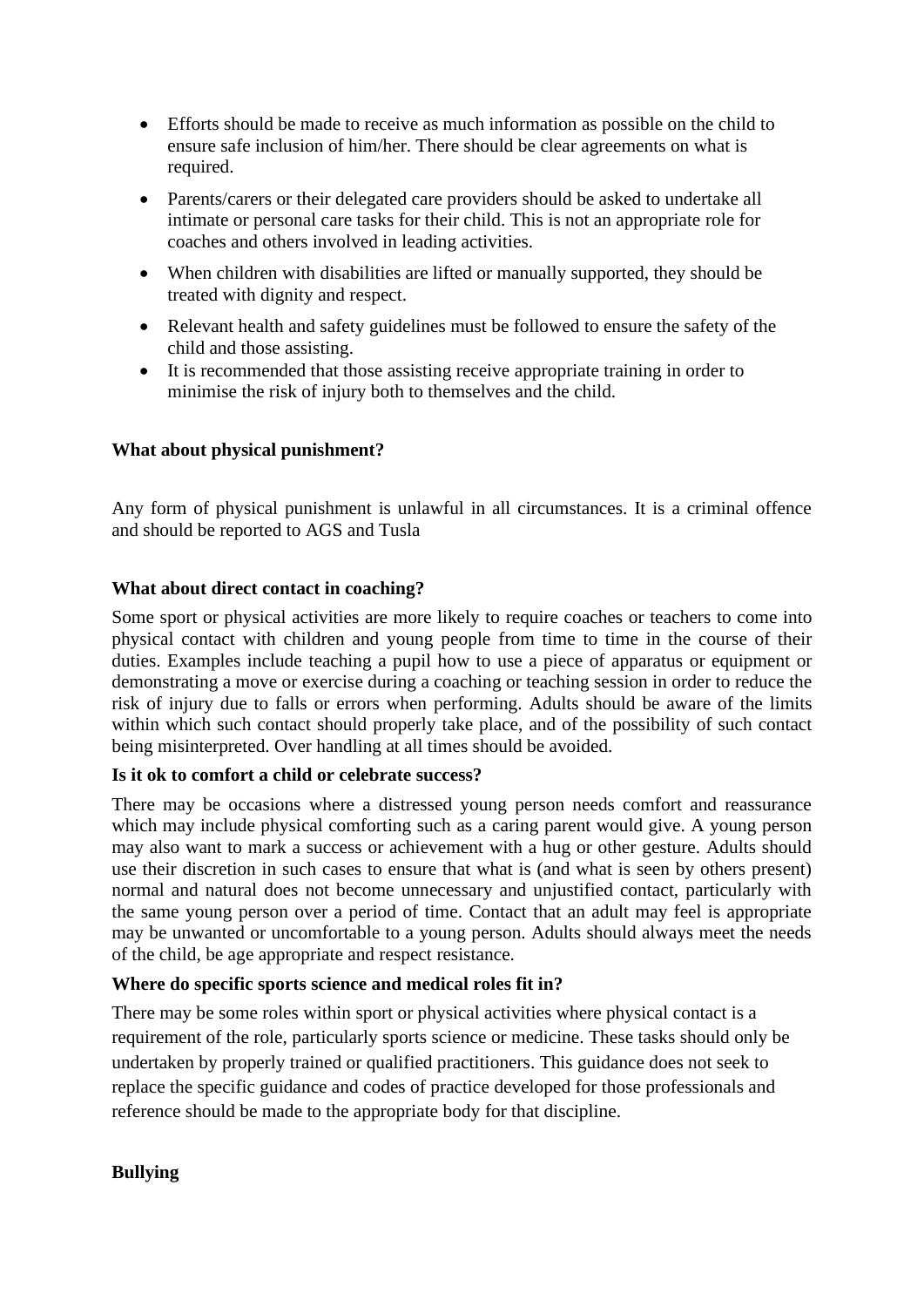## **What is Bullying?**

Bullying is defined by the Department of Education and Skills guidelines as unwanted negative behaviour, verbal, psychological or physical, conducted by an individual or group against another person (or persons) and which is repeated over time.

All forms of bullying will be addressed.

Everybody in the club/organisation has a responsibility to work together to stop bullying.

Bullying can include online as well as offline behaviour.

## **Bullying can include:**

- Physical pushing, kicking, hitting, pinching etc...
- Name calling, sarcasm, spreading rumours, persistent teasing and emotional torment through ridicule, humiliation or the continual ignoring of individuals.
- Posting of derogatory or abusive comments, videos or images on social network sites.
- Racial taunts, graffiti, gestures, sectarianism, sexual comments, suggestions or behaviour.
- Unwanted physical contact.

Children with a disability, from ethnic minorities, young people who are gay or lesbian, or those with learning difficulties are more vulnerable to this form of abuse and are more likely to be targeted.

#### **The club or organisation will:**

- Recognise its duty of care and responsibility to safeguard all participants from harm.
- Promote and implement this anti-bullying policy in addition to our safeguarding policy and procedures.
- Seek to ensure that bullying behaviour is not accepted or condoned.
- Require all members of the club/organisation to be given information about, and sign up to, this policy.
- Take action to investigate and respond to any alleged incidents of bullying.
- Encourage and facilitate children and young people to play an active part in developing and adopting a code of conduct to address bullying.
- Ensure that coaches are given access to information, guidance and/or training on bullying.

#### **Each participant, coach, volunteer or official will:**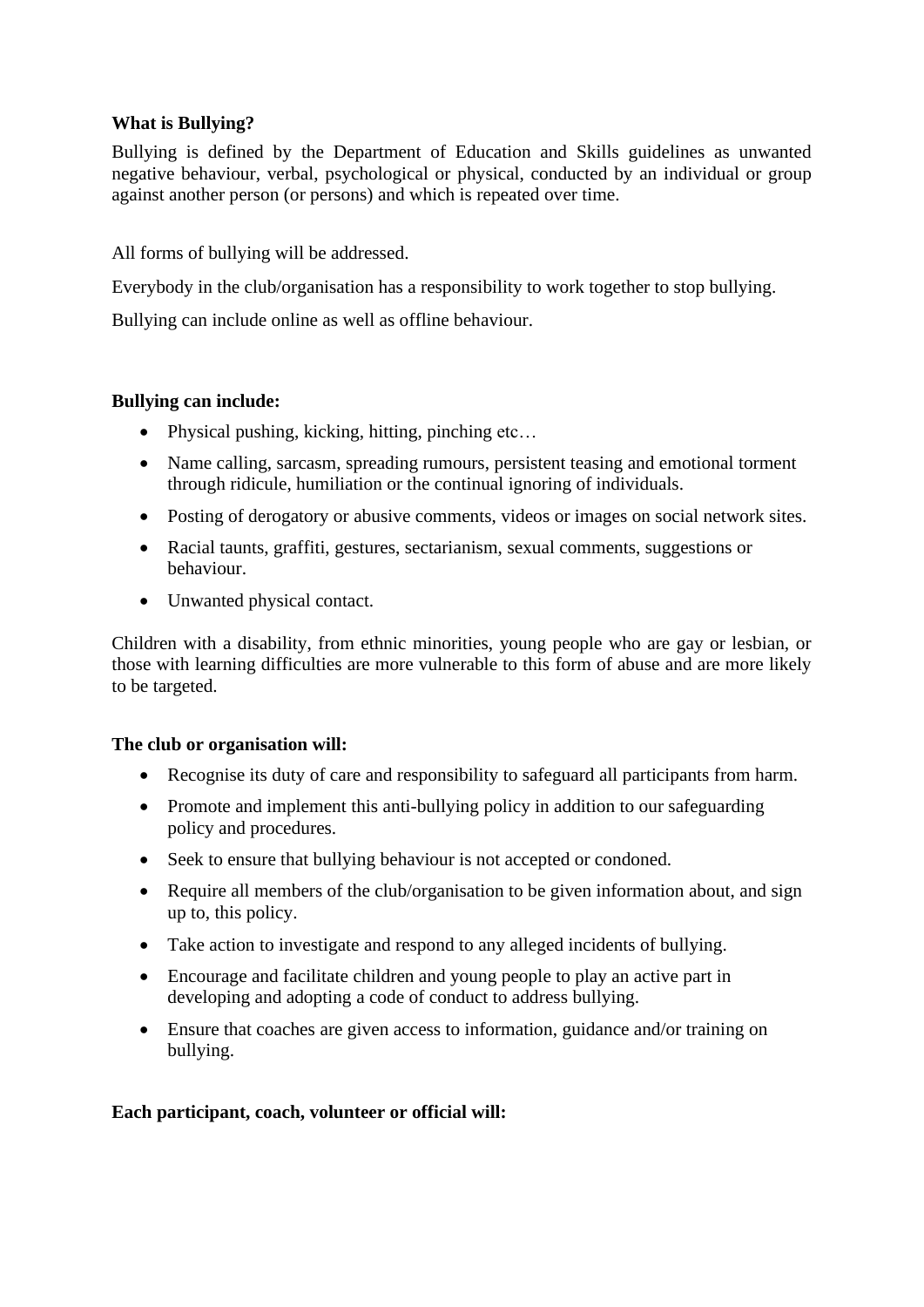- Respect every child's need for, and rights to, a play environment where safety, security, praise, recognition and opportunity for taking responsibility are available.
- Respect the feelings and views of others.
- Recognise that everyone is important and that our differences make each of us special and should be valued.
- Show appreciation of others by acknowledging individual qualities, contributions and progress.
- Be committed to the early identification of bullying, and prompt and collective action to deal with it.
- Ensure safety by having rules and practices carefully explained and displayed for all to see.
- Report incidents of bullying they see to the club children's officer by doing nothing you are condoning bullying.

#### **Support to the child:**

- Children should know who will listen to and support them.
- Systems should be established to open the door to children wishing to talk about bullying or any other issue that affects them.
- Potential barriers to talking (including those associated with a child's disability or impairment) need to be identified and addressed at the outset to enable children to approach adults for help.
- Children should have access to Helpline numbers.
- Anyone who reports an incident of bullying will be listened to carefully and be supported.
- Any reported incident of bullying will be investigated objectively and will involve listening carefully to all those involved.
- Children being bullied will be supported and assistance given to uphold their right to play and live in a safe environment which allows their healthy development.
- Those who bully will be supported and encouraged to stop bullying.
- Sanctions for those bullying others that involves long periods of isolation, or which diminish and make individuals look or feel foolish in front of others, will be avoided.

#### **Support to the parents/guardians:**

- Parents/guardians should be advised on the organisation/ club's bullying policy and practice.
- Any incident of bullying will be discussed with the child's parent(s)/carers.
- Parents will be consulted on action to be taken (for both victim and bully) and agreements made as to what action should be taken.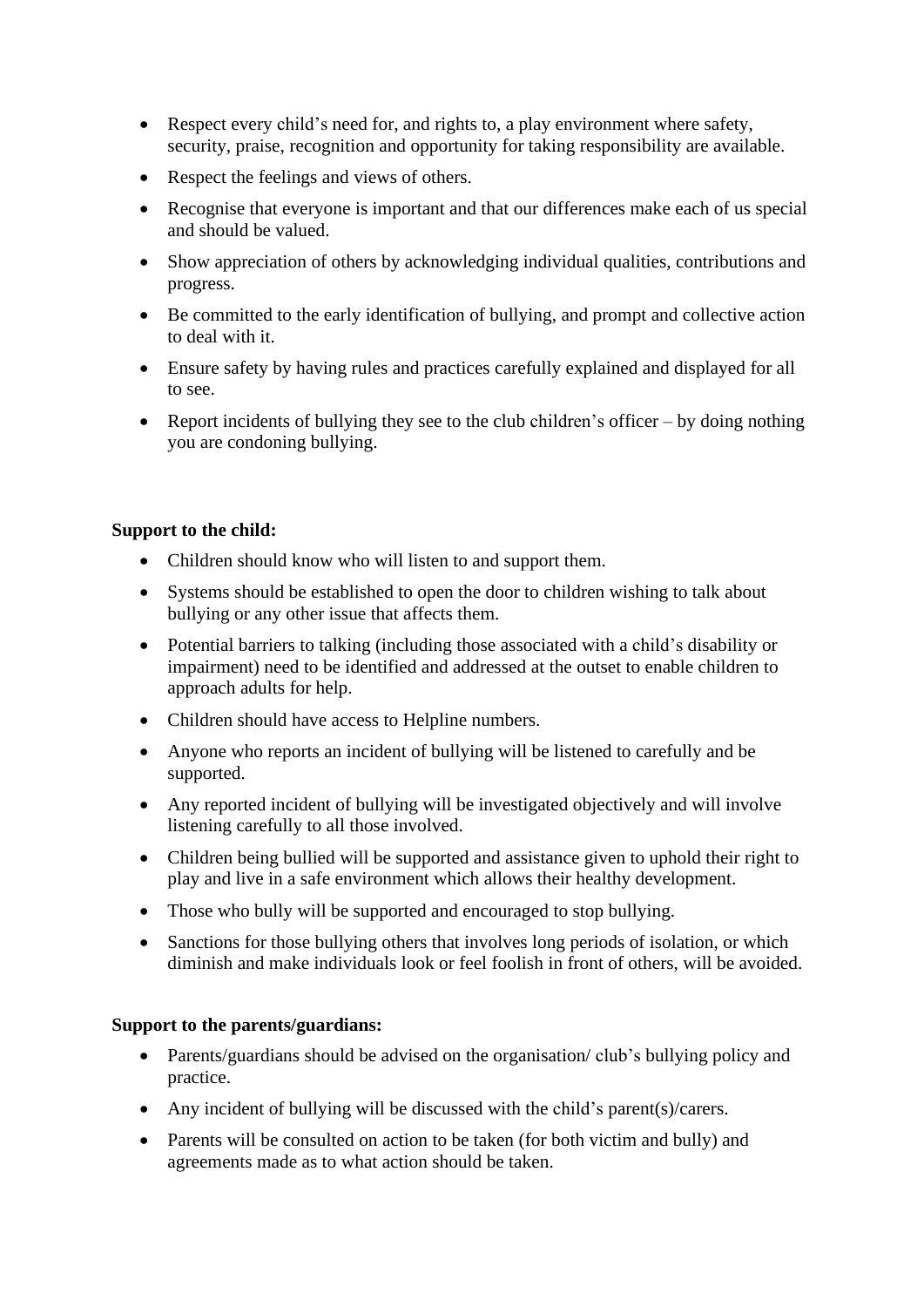- Information and advice on coping with bullying will be made available.
- Support should be offered to the parent(s) including information on other agencies or support lines.

#### **Useful Contacts:**

Irish Society for the Prevention of Cruelty to Children (ISPCC): www.ispcc.ie/shield

Anti-Bullying Centre DCU: www4.dcu.ie/abc/index.shtml

NSPCC Helpline: 0808 800 5000

Sticks and Stones: 087 9015199 or www.sticksandstones.ie

ChildLine UK: 0800 11 11 / www.childline.org.uk

ChildLine Republic of Ireland: 1800 66 66 66 or Text Talk to 50101, [www.childline.ie](http://www.childline.ie/)

Northern Ireland Anti-Bullying Forum: www.niabf.org.uk

Kidscape: www.kidscape.org.uk

Anti-Bullying Alliance: [www.antibullyingalliance.org](http://www.antibullyingalliance.org/)

#### **Facilities**

#### **Introduction**

Clubs, facilities and those with responsibility for children and young people have a general duty of care towards them. However there are no specific legal requirements regarding the use of changing facilities. This document is therefore intended as practice guidance to support individuals and organisations to consider issues relevant to their particular context; and to develop and implement policies and procedures that provide a safe environment for children and young people.

#### **Facility Policy**

This guidance may assist in the review and updating of existing policies and procedures to support improvements in safeguarding and to develop a safer environment. The following aspects should be taken into account when accessing facilities: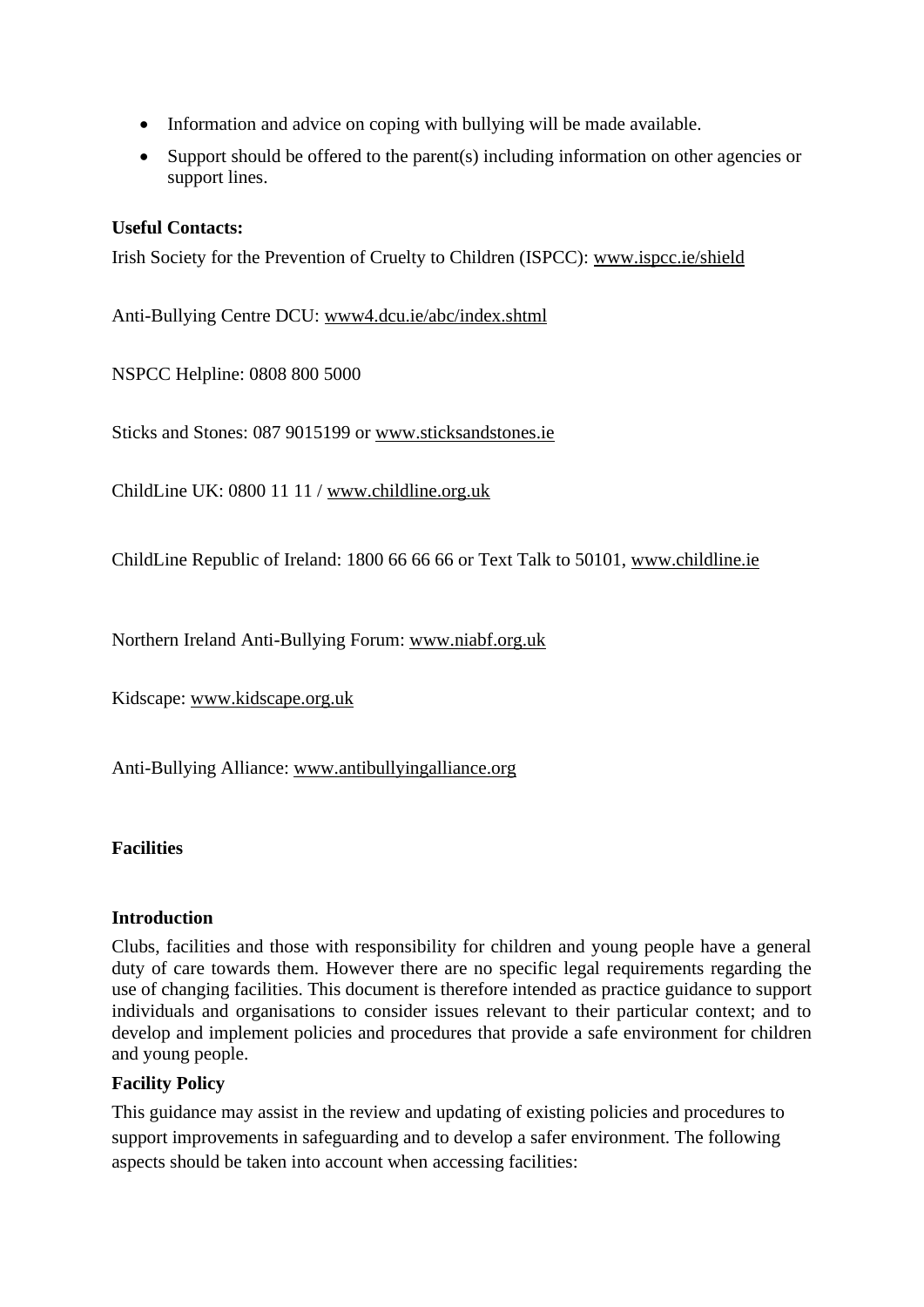- Type of Facility.
- Adults using the changing rooms at the same time as children.
- Supervision.
- Who should supervise?
- Parents as Supervisors.
- Unsupervised children in sport or leisure facilities.
- Parents' (or carers') responsibilities.
- Facility Operators Responsibilities.
- Mixed Gender Teams

## **Supervision in the changing facility may also be necessary when:**

- Children are too young to be left alone or change themselves. Organisers of groups of children under eight years should make arrangements for their supervision while changing before and after the activity. Although most children of school age (four years old) may be capable of changing their clothes, many leisure facilities have established guidelines that any child below the age of eight years must be accompanied.
- The group includes disabled children who require additional support and assistance with changing (note this should be undertaken by prior agreement with their parent or professional carer)
- Children could injure themselves or access a potential risk in a club that is unattended
- There are concerns about bullying, fighting or other troublesome behaviours taking place which need to be managed.

## **Who should supervise?**

If the club have decided that the children and young people need supervision, staff/volunteers should consider who will carry this out. This task provides access to children in circumstances of increased vulnerability and therefore careful consideration should be given to ensuring that those undertaking this task have been assessed as being suitable to do so.

- Numbers organisers are recommended to have more than one adult supervising, as this will ensure cover in the event of an accident or incident occurring or if one supervisor is called away.
- Gender it is considered good practice to ensure that children are supervised by staff/volunteers of the same gender while changing.
- Timings by agreeing a very clear timetable for use of the changing facilities by children, the supervising adults and any coaches or officials respectively, the risks associated to any extended contact between the adults and children are minimised.
- Carry out safe recruitment practices.